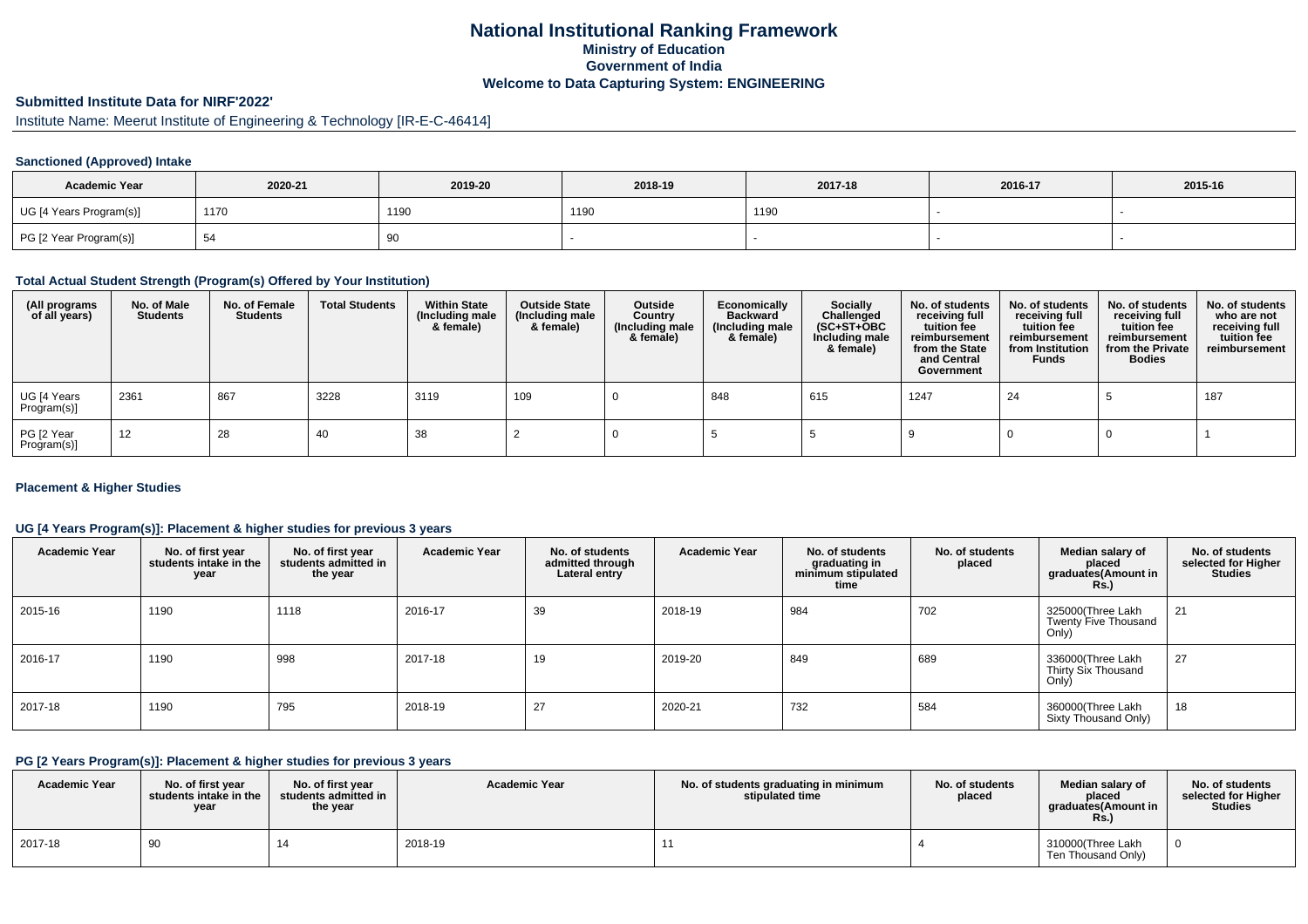| 2018-19 | $\Omega$<br>ັບ | 2019-20 |  | 313000(Three Lakh<br>Thirteen Thousand<br>Only) |  |
|---------|----------------|---------|--|-------------------------------------------------|--|
| 2019-20 | a<br>ິ         | 2020-21 |  | 430000(Four Lakh<br>Thirty Thousand Only)       |  |

#### **Ph.D Student Details**

| Ph.D (Student pursuing doctoral program till 2020-21 Students admitted in the academic year 2020-21 should not be entered here.) |         |         |                       |  |  |
|----------------------------------------------------------------------------------------------------------------------------------|---------|---------|-----------------------|--|--|
|                                                                                                                                  |         |         | <b>Total Students</b> |  |  |
| Full Time                                                                                                                        |         |         |                       |  |  |
| Part Time                                                                                                                        |         |         |                       |  |  |
| No. of Ph.D students graduated (including Integrated Ph.D)                                                                       |         |         |                       |  |  |
|                                                                                                                                  | 2020-21 | 2019-20 | 2018-19               |  |  |
| Full Time                                                                                                                        |         |         |                       |  |  |
| Part Time                                                                                                                        |         |         |                       |  |  |

## **Financial Resources: Utilised Amount for the Capital expenditure for previous 3 years**

| <b>Academic Year</b>                                                                                                                                                                      | 2020-21                                                                         | 2019-20                                                                               | 2018-19                                                                       |  |  |  |  |
|-------------------------------------------------------------------------------------------------------------------------------------------------------------------------------------------|---------------------------------------------------------------------------------|---------------------------------------------------------------------------------------|-------------------------------------------------------------------------------|--|--|--|--|
|                                                                                                                                                                                           | <b>Utilised Amount</b>                                                          | <b>Utilised Amount</b>                                                                | <b>Utilised Amount</b>                                                        |  |  |  |  |
| Annual Capital Expenditure on Academic Activities and Resources (excluding expenditure on buildings)                                                                                      |                                                                                 |                                                                                       |                                                                               |  |  |  |  |
| Library (Books, Journals and e-Resources only)                                                                                                                                            | 1134261 (Eleven Lakh Thirty Four Thousand Two Hundred<br>Sixty One Only)        | 1012015 (Ten Lakh Twelve Thousand Fifteen Only)                                       | 1512864 (Fifteen Lakh Twelve Thousand Eight Hundred Sixty<br>Four Only)       |  |  |  |  |
| New Equipment and software for Laboratories                                                                                                                                               | 11604842 (One Crore Sixteen lakh Four Thousand Eight<br>Hundred Forty Two Only) | 26047535 (Two Crore Sixty Lakh Forty Seven Thousand Five<br>Hundred Thirty Five Only) | 11405540 (One Crore Fourteen Lakh Five Thousand Five<br>Hundred Forty Only)   |  |  |  |  |
| <b>Engineering Workshops</b>                                                                                                                                                              | 965240 (Nine Lakh Sixty five Thousand Two hundred Forty<br>Only)                | 0 (Zero)                                                                              | 405000 (Four Lakh Five Thousand Only)                                         |  |  |  |  |
| Other expenditure on creation of Capital Assets (For setting up<br>classrooms, seminar hall, conference hall, library, Lab, Engg<br>workshops excluding expenditure on Land and Building) | 2653024 (Twenty Six Lakh Fifty Three Thousand Twenty Four<br>Only)              | 3397035 (Thirty Three Lakh Ninety Seven Thousand Thirty<br>Five Only)                 | 7665813 (Seventy Six Lakh Sixty Five Thousand Eight<br>Hundred Thirteen Only) |  |  |  |  |

### **Financial Resources: Utilised Amount for the Operational expenditure for previous 3 years**

| Academic Year                                                                                                                                                                                   | 2020-21                                                                                        | 2019-20                                                                                     | 2018-19                                                                                           |  |  |  |  |  |
|-------------------------------------------------------------------------------------------------------------------------------------------------------------------------------------------------|------------------------------------------------------------------------------------------------|---------------------------------------------------------------------------------------------|---------------------------------------------------------------------------------------------------|--|--|--|--|--|
|                                                                                                                                                                                                 | <b>Utilised Amount</b>                                                                         | <b>Utilised Amount</b>                                                                      | <b>Utilised Amount</b>                                                                            |  |  |  |  |  |
| <b>Annual Operational Expenditure</b>                                                                                                                                                           |                                                                                                |                                                                                             |                                                                                                   |  |  |  |  |  |
| Salaries (Teaching and Non Teaching staff)                                                                                                                                                      | 212709246 (Twenty One Crore Twenty Seven Lakh Nine<br>Thousand Two Hundred Forty Six Only)     | 201165890 (Twenty Crore Eleven Lakh Sixty Five Thousand<br>Eight Hundred Ninety Only)       | 203357895 (Twenty Crore Thirty Three Lakh Fifty Seven<br>Thousand Eight Hundred Ninety Five Only) |  |  |  |  |  |
| Maintenance of Academic Infrastructure or consumables and<br>other running expenditures (excluding maintenance of hostels<br>and allied services, rent of the building, depreciation cost, etc) | 67358343 (Six Crore Seventy Three Lakh Fifty Eight Thousand<br>Three Hundred Forty Three Only) | 62347653 (Six Crore Twenty Three Lakh Forty Seven<br>Thousand Six Hundred Fifty Three Only) | 83421243 (Eight Crore Thirty Four Lakh Twenty One Thousand<br>Two Hundred Forty Three Only)       |  |  |  |  |  |
| Seminars/Conferences/Workshops                                                                                                                                                                  | 3679297 (Thirty Six Lakh Seventy Nine Thousand Two<br>Hundred Ninety Seven Only)               | 5346138 (Fifty Three Lakh Forty Six Thousand One Hundred<br>Thirty Eight Only)              | 4285451 (Forty Two Lakh Eighty Five Thousand Four Hundred<br>Fifty One Only)                      |  |  |  |  |  |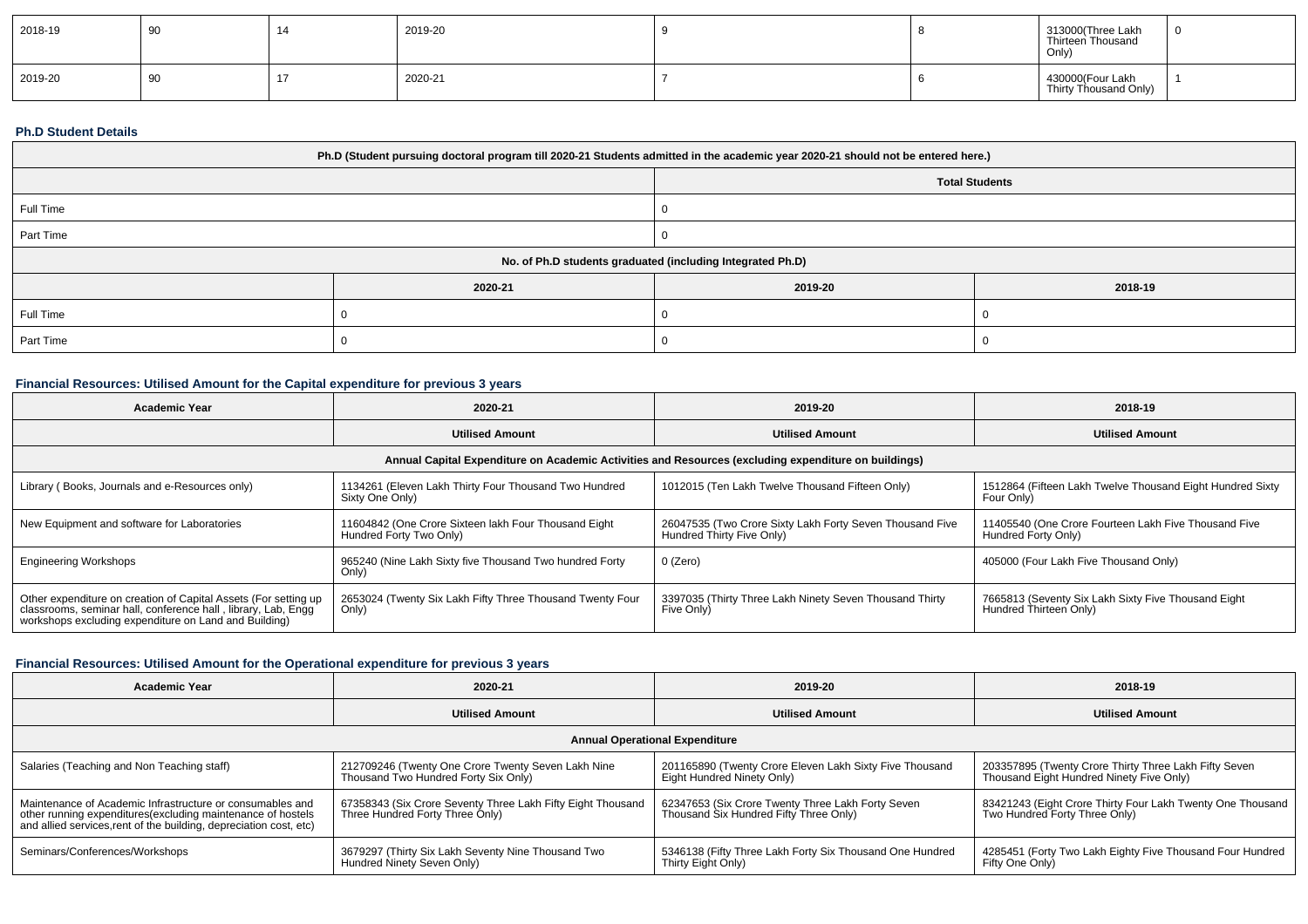| Calendar year            | 2020 | 2019 | 2018 |
|--------------------------|------|------|------|
| No. of Patents Published |      |      |      |
| No. of Patents Granted   |      |      |      |

### **Sponsored Research Details**

| <b>Financial Year</b>                    | 2020-21                                                                         | 2019-20                                                                        | 2018-19                                                           |
|------------------------------------------|---------------------------------------------------------------------------------|--------------------------------------------------------------------------------|-------------------------------------------------------------------|
| Total no. of Sponsored Projects          |                                                                                 |                                                                                |                                                                   |
| Total no. of Funding Agencies            |                                                                                 |                                                                                |                                                                   |
| Total Amount Received (Amount in Rupees) | 39643192                                                                        | 55975141                                                                       | 2702323                                                           |
| Amount Received in Words                 | Three Crore Ninety Six Lakh Forty Three Thousand One<br>Hundred Ninety Two Only | Five Crore Fifty Nine Lakh Seventy Five Thousand One<br>Hundred Forty One Only | Twenty Seven Lakh Two Thousand Three Hundred Twenty<br>Three Only |

## **Consultancy Project Details**

| <b>Financial Year</b>                    | 2020-21                                      | 2019-20                                                  | 2018-19                  |
|------------------------------------------|----------------------------------------------|----------------------------------------------------------|--------------------------|
| Total no. of Consultancy Projects        |                                              |                                                          |                          |
| Total no. of Client Organizations        |                                              |                                                          |                          |
| Total Amount Received (Amount in Rupees) | 601404                                       | 330381                                                   | 32000                    |
| Amount Received in Words                 | Six Lakh One Thousand Four Hundred Four Only | Three Lakh Thirty Thousand Three Hundred Eighty One Only | Thirty Two Thousand Only |

## **PCS Facilities: Facilities of physically challenged students**

| 1. Do your institution buildings have Lifts/Ramps?                                                                                                         | Yes, more than 80% of the buildings |
|------------------------------------------------------------------------------------------------------------------------------------------------------------|-------------------------------------|
| 2. Do your institution have provision for walking aids, including wheelchairs and transportation from one building to another for<br>handicapped students? | Yes                                 |
| 3. Do your institution buildings have specially designed toilets for handicapped students?                                                                 | Yes, more than 80% of the buildings |

## **Faculty Details**

| Srno           | Name                               | Age | Designation                | Gender | Qualification | <b>Experience (In</b><br>Months) | <b>Currently working</b><br>with institution? | <b>Joining Date</b> | <b>Leaving Date</b> | <b>Association type</b> |
|----------------|------------------------------------|-----|----------------------------|--------|---------------|----------------------------------|-----------------------------------------------|---------------------|---------------------|-------------------------|
|                | MADHUKAR<br>SHARMA                 | 44  | Associate Professor        | Male   | Ph.D          | 192                              | Yes                                           | 04-01-2019          | $- -$               | Regular                 |
| $\overline{2}$ | <b>ABHISHEK KUMAR</b>              | 31  | <b>Assistant Professor</b> | Male   | M.Tech        | 89                               | Yes                                           | 02-08-2016          | $- -$               | Regular                 |
| 3              | <b>MOHIT KUMAR</b><br><b>SINGH</b> | 35  | <b>Assistant Professor</b> | Male   | M.Tech        | 129                              | Yes                                           | 02-08-2016          | $\sim$              | Regular                 |
| 4              | <b>VIVEK KUMAR</b>                 | 40  | <b>Assistant Professor</b> | Male   | M.Tech        | 192                              | Yes                                           | 02-08-2016          | $\sim$              | Regular                 |
| 5              | <b>BALDIVYA MITRA</b>              | 27  | <b>Assistant Professor</b> | Male   | M.Tech        | 36                               | Yes                                           | 09-07-2018          | $- -$               | Regular                 |
| 6              | <b>ANJALI SHARMA</b>               | 31  | <b>Assistant Professor</b> | Female | M.Tech        | 76                               | Yes                                           | 21-08-2015          | $\sim$              | Regular                 |
|                | PRADEEP PANT                       | 44  | Professor                  | Male   | Ph.D          | 240                              | Yes                                           | 28-08-2001          | $\sim$              | Regular                 |

**IPR**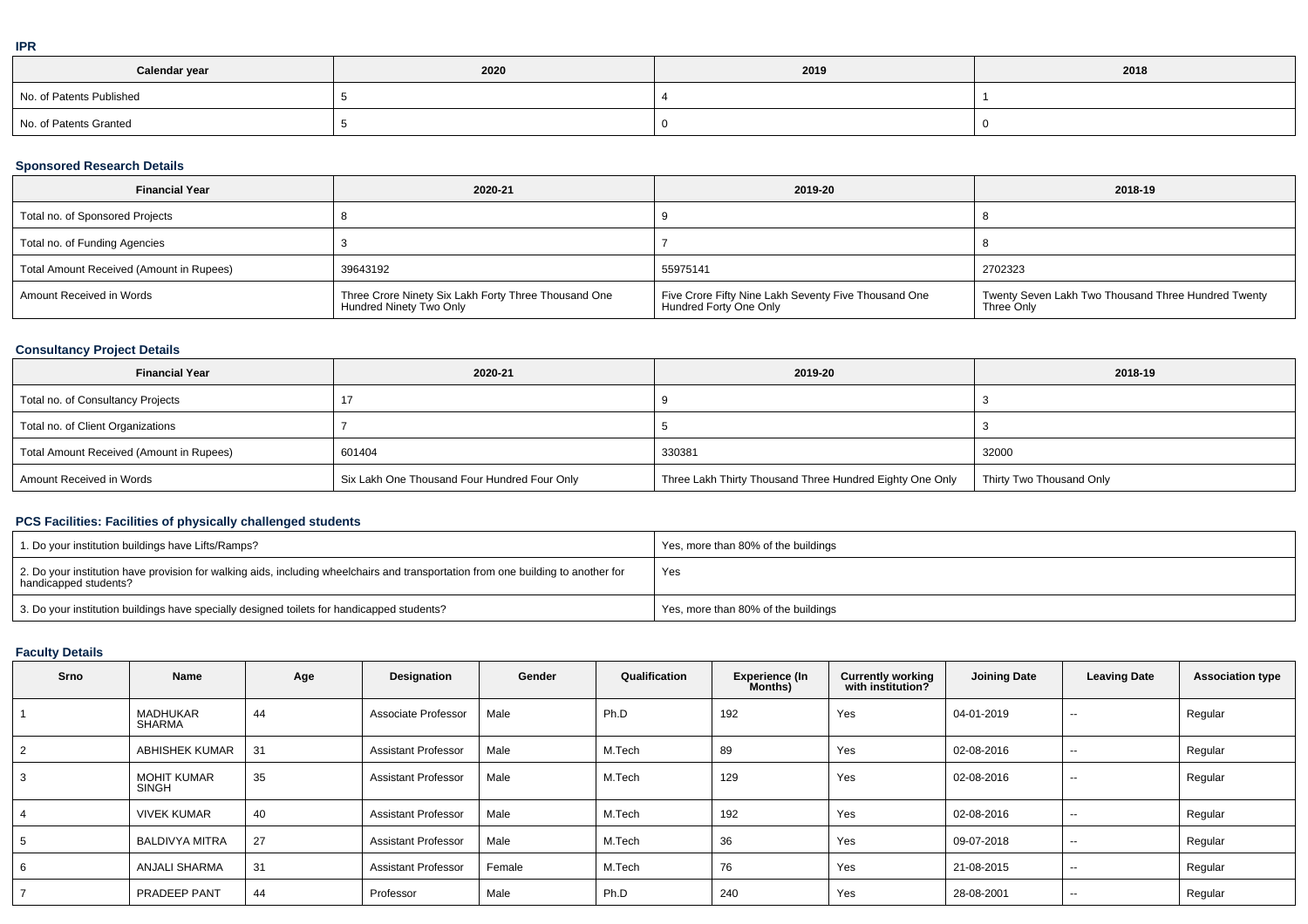| 8  | VISHAL JAYASWAL                     | 35 | <b>Assistant Professor</b> | Male   | M.Tech | 132 | Yes | 28-07-2014 | $\sim$                   | Regular |
|----|-------------------------------------|----|----------------------------|--------|--------|-----|-----|------------|--------------------------|---------|
| 9  | <b>MUKESH RAWAT</b>                 | 41 | Professor                  | Male   | Ph.D   | 252 | Yes | 15-07-2013 | $\sim$                   | Regular |
| 10 | SURBHI JAIN                         | 33 | <b>Assistant Professor</b> | Female | M.Tech | 89  | Yes | 16-01-2017 | $\sim$                   | Regular |
| 11 | <b>ELIZA</b><br><b>CHAKRABORTY</b>  | 56 | Professor                  | Female | Ph.D   | 405 | Yes | 03-12-2014 | $\sim$                   | Regular |
| 12 | ANURADHA<br><b>TALUJA</b>           | 39 | <b>Assistant Professor</b> | Female | M.Tech | 144 | Yes | 01-08-2011 | $\overline{\phantom{a}}$ | Regular |
| 13 | PRERNA                              | 31 | <b>Assistant Professor</b> | Female | M.Tech | 89  | No  | 15-07-2015 | 30-04-2021               | Regular |
| 14 | RAGHURAJ SINGH                      | 39 | <b>Assistant Professor</b> | Male   | M.Tech | 198 | Yes | 15-07-2015 | --                       | Regular |
| 15 | SANJAY KUMAR<br><b>SONKER</b>       | 37 | <b>Assistant Professor</b> | Male   | M.Tech | 132 | Yes | 18-07-2018 | $\sim$                   | Regular |
| 16 | AJAY KUMAR<br><b>SINGH</b>          | 46 | Professor                  | Male   | Ph.D   | 276 | Yes | 31-10-2011 | $\sim$                   | Regular |
| 17 | NAGRESH KUMAR                       | 43 | Associate Professor        | Male   | M.Tech | 216 | Yes | 20-02-2004 | $\sim$                   | Regular |
| 18 | <b>ROHIT AGARWAL</b>                | 39 | <b>Assistant Professor</b> | Male   | M.Tech | 222 | Yes | 28-07-2014 | $\sim$                   | Regular |
| 19 | PUNIT MITTAL                        | 34 | <b>Assistant Professor</b> | Male   | M.Tech | 137 | Yes | 22-07-2017 | $\sim$                   | Regular |
| 20 | PRIYANKA<br><b>BHARDWAJ</b>         | 34 | <b>Assistant Professor</b> | Female | M.Tech | 120 | Yes | 31-01-2017 | $\sim$                   | Regular |
| 21 | SHAILENDRA<br><b>KUMAR SINGH</b>    | 35 | <b>Assistant Professor</b> | Male   | M.Tech | 114 | Yes | 18-07-2012 | $\overline{\phantom{a}}$ | Regular |
| 22 | <b>RAVINDER KAUR</b>                | 34 | <b>Assistant Professor</b> | Female | M.Tech | 84  | No  | 26-07-2014 | 08-03-2021               | Regular |
| 23 | PRAGYA GAUR                         | 34 | <b>Assistant Professor</b> | Female | M.Tech | 125 | Yes | 22-07-2017 |                          | Regular |
| 24 | <b>LOKENDRA</b><br><b>KUMAR</b>     | 34 | <b>Assistant Professor</b> | Male   | M.Tech | 137 | Yes | 25-07-2018 | --                       | Regular |
| 25 | <b>GAURAV</b><br>SHRIVASTAVA        | 35 | <b>Assistant Professor</b> | Male   | M.Tech | 149 | Yes | 15-07-2013 | $\overline{\phantom{a}}$ | Regular |
| 26 | <b>KANIKA GOEL</b>                  | 30 | <b>Assistant Professor</b> | Female | M.Tech | 120 | Yes | 24-07-2013 | --                       | Regular |
| 27 | <b>ASHOK KUMAR</b><br><b>RAJPUT</b> | 47 | <b>Assistant Professor</b> | Male   | M.Tech | 276 | Yes | 15-07-2015 | $\overline{\phantom{a}}$ | Regular |
| 28 | <b>ANJALI RANA</b>                  | 32 | <b>Assistant Professor</b> | Female | M.Tech | 120 | No  | 15-01-2016 | 12-02-2021               | Regular |
| 29 | <b>SUNIL KUMAR</b><br>GOEL          | 60 | Professor                  | Male   | Ph.D   | 372 | Yes | 10-12-2000 | --                       | Regular |
| 30 | <b>BHAWANA</b><br><b>GHILDIYAL</b>  | 27 | <b>Assistant Professor</b> | Female | M.Tech | 43  | Yes | 28-08-2018 | $\sim$                   | Regular |
| 31 | <b>BABLI KUMARI</b>                 | 32 | <b>Assistant Professor</b> | Female | M.Tech | 108 | Yes | 15-08-2013 | $\sim$                   | Regular |
| 32 | AJAY KUMAR                          | 35 | <b>Assistant Professor</b> | Male   | M.Tech | 156 | Yes | 02-02-2015 | $\sim$                   | Regular |
| 33 | VIJAY KUMAR<br>SHARMA               | 30 | <b>Assistant Professor</b> | Male   | M.Tech | 72  | Yes | 16-08-2018 | $\overline{\phantom{a}}$ | Regular |
| 34 | <b>NIDHI TYAGI</b>                  | 48 | Professor                  | Female | Ph.D   | 252 | Yes | 20-07-2015 | $\sim$                   | Regular |
| 35 | ABHILASH                            | 44 | Associate Professor        | Male   | M.E.   | 216 | No  | 01-08-2006 | 30-03-2021               | Regular |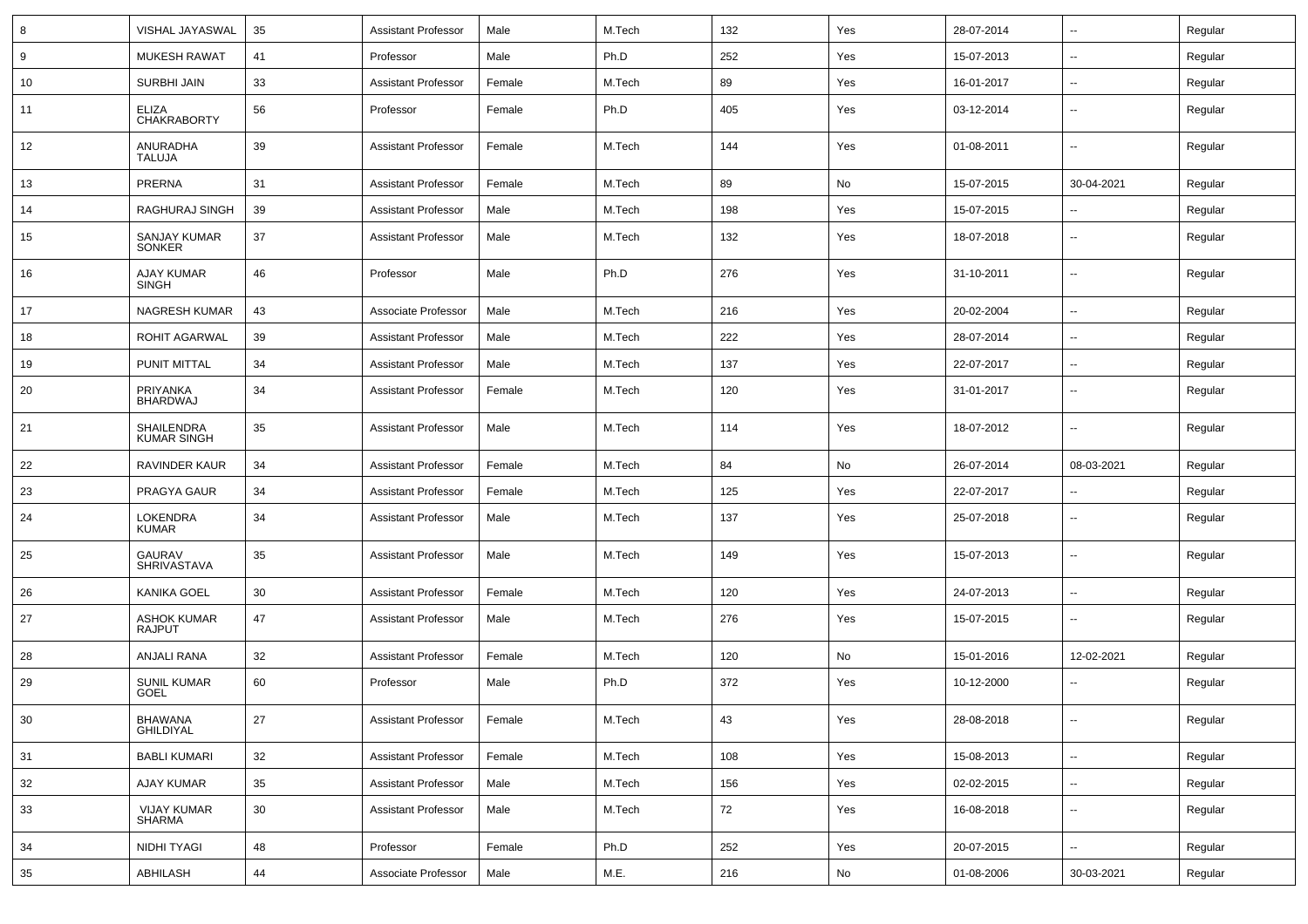| 36 | SATYAM SHIVAM<br><b>SUNDRAM</b>      | 32 | <b>Assistant Professor</b> | Male   | M.Tech        | 144 | No  | 01-10-2010 | 22-06-2021               | Regular |
|----|--------------------------------------|----|----------------------------|--------|---------------|-----|-----|------------|--------------------------|---------|
| 37 | <b>GAURAV GOEL</b>                   | 36 | <b>Assistant Professor</b> | Male   | M.E.          | 173 | Yes | 13-08-2007 | -−                       | Regular |
| 38 | <b>SUNIL KUMAR</b>                   | 44 | Associate Professor        | Male   | M.Tech        | 228 | Yes | 19-01-2018 | --                       | Regular |
| 39 | RAMANDRA SINGH                       | 39 | <b>Assistant Professor</b> | Male   | M.Tech        | 168 | Yes | 25-02-2011 | $\overline{\phantom{a}}$ | Regular |
| 40 | <b>SWATI SHARMA</b>                  | 32 | <b>Assistant Professor</b> | Female | M.Tech        | 137 | Yes | 02-01-2011 | --                       | Regular |
| 41 | SANDEEP SIROHI                       | 39 | <b>Assistant Professor</b> | Male   | M.Tech        | 180 | Yes | 01-08-2008 | $\overline{\phantom{a}}$ | Regular |
| 42 | D V SURYA<br><b>PRAKASH</b>          | 34 | <b>Assistant Professor</b> | Male   | Ph.D          | 53  | Yes | 16-08-2017 | --                       | Regular |
| 43 | <b>NEHA SHARMA</b>                   | 38 | <b>Assistant Professor</b> | Female | Ph.D          | 180 | Yes | 15-07-2013 | $\overline{\phantom{a}}$ | Regular |
| 44 | <b>GIRISH TYAGI</b>                  | 39 | <b>Assistant Professor</b> | Male   | M.Tech        | 204 | No  | 15-02-2005 | 27-04-2021               | Regular |
| 45 | SHUBHAM<br><b>CHAURASIA</b>          | 29 | <b>Assistant Professor</b> | Male   | M.Tech        | 77  | Yes | 01-01-2017 | --                       | Regular |
| 46 | ASHIMA KATHURIA                      | 43 | <b>Assistant Professor</b> | Female | Ph.D          | 204 | Yes | 20-08-2006 | $\overline{\phantom{a}}$ | Regular |
| 47 | SUNIL RAJORIYA                       | 34 | <b>Assistant Professor</b> | Male   | Ph.D          | 112 | Yes | 08-09-2018 | --                       | Regular |
| 48 | AJAY KUMAR JAIN                      | 40 | <b>Assistant Professor</b> | Male   | M.Tech        | 204 | No  | 22-07-2017 | 01-02-2021               | Regular |
| 49 | <b>AVDESH SINGH</b><br><b>PUNDIR</b> | 42 | <b>Assistant Professor</b> | Male   | M.Tech        | 180 | Yes | 23-01-2018 | --                       | Regular |
| 50 | <b>DIVYA AGARWAL</b>                 | 31 | <b>Assistant Professor</b> | Female | M.Tech        | 113 | Yes | 14-10-2013 | Ш,                       | Regular |
| 51 | YOGESH MOHAN                         | 28 | <b>Assistant Professor</b> | Male   | M.Tech        | 48  | No  | 19-01-2018 | 11-12-2020               | Regular |
| 52 | <b>DEVENDRA</b><br><b>KUMAR</b>      | 60 | Professor                  | Male   | Ph.D          | 438 | No  | 20-06-2018 | 11-06-2021               | Regular |
| 53 | <b>DILIP KUMAR</b><br><b>RAWAT</b>   | 37 | <b>Assistant Professor</b> | Male   | M.Tech        | 65  | Yes | 16-01-2017 | н.                       | Regular |
| 54 | <b>VIMAL KUMAR</b>                   | 36 | Associate Professor        | Male   | M.Tech        | 137 | Yes | 16-07-2018 | н.                       | Regular |
| 55 | <b>VINOD KUMAR</b>                   | 41 | Associate Professor        | Male   | M.Tech        | 198 | Yes | 02-02-2015 | --                       | Regular |
| 56 | NIDHI AGARWAL                        | 34 | <b>Assistant Professor</b> | Female | M.Tech        | 168 | No  | 01-01-2017 | 20-02-2021               | Regular |
| 57 | <b>DINESH KUMAR</b>                  | 49 | Associate Professor        | Male   | M.Tech        | 276 | No  | 24-01-2018 | 22-01-2021               | Regular |
| 58 | PRAVEEN KUMAR<br><b>CHAKRAVARTI</b>  | 33 | <b>Assistant Professor</b> | Male   | M.Tech        | 156 | Yes | 18-07-2012 | -−                       | Regular |
| 59 | MARIYA<br>KHURSHID ANSARI            | 32 | <b>Assistant Professor</b> | Female | <b>B.Tech</b> | 134 | Yes | 15-07-2013 |                          | Regular |
| 60 | PRIYANK SHARMA                       | 38 | <b>Assistant Professor</b> | Male   | M.Tech        | 210 | Yes | 15-07-2013 | $\overline{\phantom{a}}$ | Regular |
| 61 | SANTOSH KUMAR<br>DAS                 | 59 | Associate Professor        | Male   | M.Tech        | 426 | Yes | 12-01-2016 | $\overline{\phantom{a}}$ | Regular |
| 62 | SUBODH KUMAR<br>TRIPATHI             | 34 | <b>Assistant Professor</b> | Male   | M.Tech        | 168 | Yes | 23-01-2018 | $\sim$                   | Regular |
| 63 | <b>AVINASH KUMAR</b>                 | 34 | <b>Assistant Professor</b> | Male   | M.Tech        | 168 | Yes | 24-01-2017 | н.                       | Regular |
| 64 | PARDEEP KUMAR                        | 38 | Associate Professor        | Male   | Ph.D          | 168 | Yes | 19-01-2018 | ₩,                       | Regular |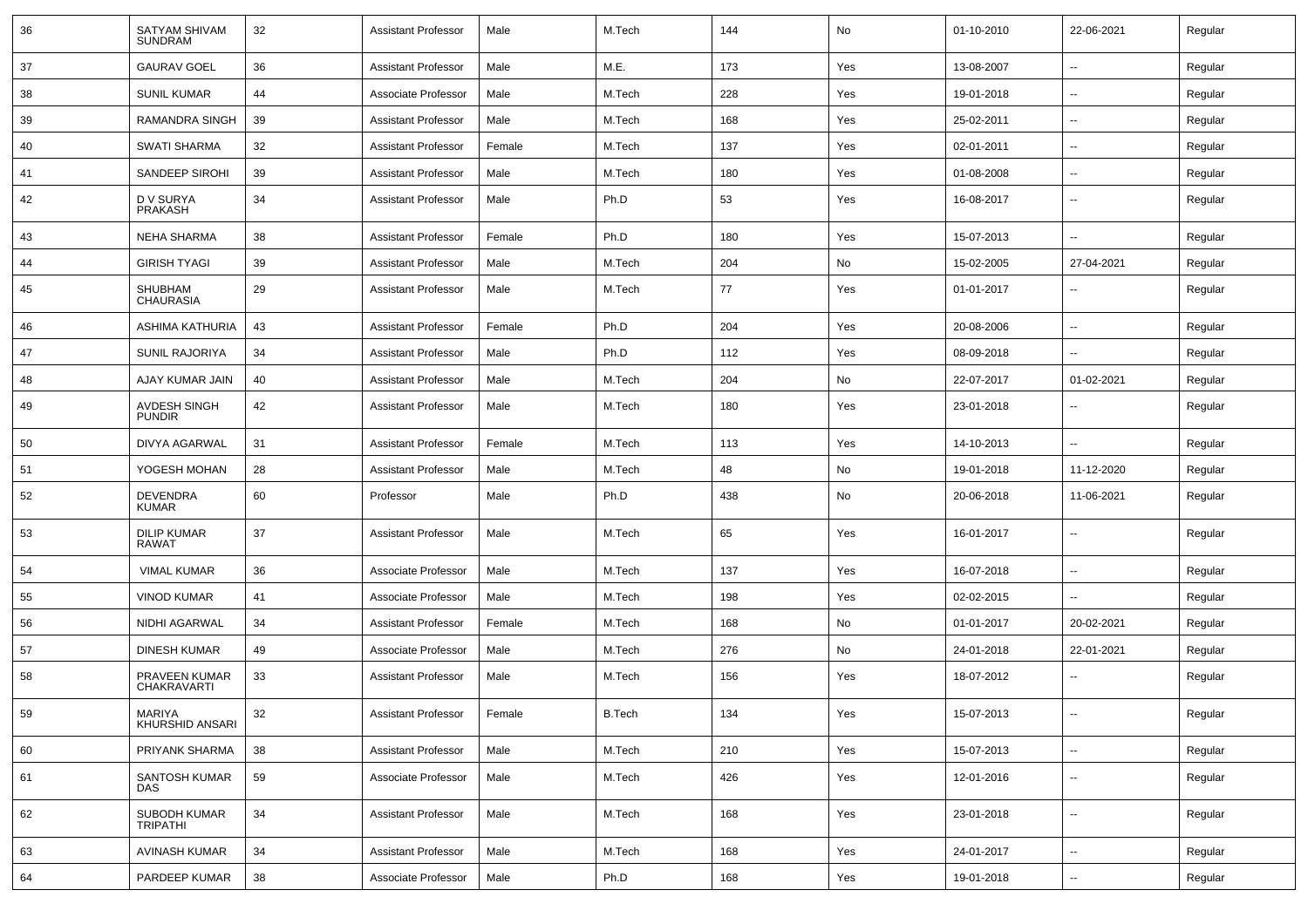| 65 | <b>NEHA MITTAL</b>                  | 38 | Associate Professor        | Female | Ph.D          | 185 | Yes | 16-07-2018 | $\overline{\phantom{a}}$ | Regular |
|----|-------------------------------------|----|----------------------------|--------|---------------|-----|-----|------------|--------------------------|---------|
| 66 | PRADEEP<br>CHAUHAN                  | 41 | <b>Assistant Professor</b> | Male   | M.Tech        | 204 | Yes | 19-07-2018 | $\overline{\phantom{a}}$ | Regular |
| 67 | ABHILASHA JAIN                      | 43 | <b>Assistant Professor</b> | Female | M.Tech        | 168 | Yes | 22-07-2017 | ⊷.                       | Regular |
| 68 | PRASHANT<br><b>KUMAR GUPTA</b>      | 33 | <b>Assistant Professor</b> | Male   | M.Tech        | 144 | Yes | 01-01-2017 | --                       | Regular |
| 69 | KAVITA<br>CHAUDHARY                 | 35 | <b>Assistant Professor</b> | Female | M.Tech        | 132 | Yes | 19-01-2018 | $\overline{\phantom{a}}$ | Regular |
| 70 | <b>SHWETA SHUKLA</b>                | 39 | <b>Assistant Professor</b> | Female | M.Tech        | 192 | Yes | 31-07-2017 | ⊷.                       | Regular |
| 71 | <b>TUSHAR JAIN</b>                  | 40 | Associate Professor        | Male   | Ph.D          | 237 | No  | 02-08-2004 | 11-06-2021               | Regular |
| 72 | SANTOSH KUMAR<br>RAI                | 34 | <b>Assistant Professor</b> | Male   | M.Tech        | 137 | Yes | 28-01-2011 | --                       | Regular |
| 73 | <b>NIDHI</b><br>CHAUDHARY           | 32 | <b>Assistant Professor</b> | Female | M.Tech        | 132 | Yes | 29-01-2011 | --                       | Regular |
| 74 | ABHISHEK KUMAR<br><b>SHUKLA</b>     | 40 | <b>Assistant Professor</b> | Male   | M.Tech        | 222 | Yes | 16-01-2018 | н.                       | Regular |
| 75 | <b>AMIT KUMAR</b><br>AHUJA          | 42 | Professor                  | Male   | Ph.D          | 240 | Yes | 03-09-2001 | -−                       | Regular |
| 76 | PRAMOD SINGH                        | 42 | Associate Professor        | Male   | M.Tech        | 192 | Yes | 02-11-2008 | -−                       | Regular |
| 77 | NEERAJ JOSHI                        | 35 | <b>Assistant Professor</b> | Male   | <b>B.Tech</b> | 144 | Yes | 14-01-2013 | $\overline{\phantom{a}}$ | Regular |
| 78 | <b>PUNEET KUMAR</b>                 | 32 | <b>Assistant Professor</b> | Male   | M.Tech        | 122 | Yes | 19-01-2018 | $\overline{\phantom{a}}$ | Regular |
| 79 | <b>MAYANK GARG</b>                  | 52 | Professor                  | Male   | Ph.D          | 192 | Yes | 01-08-2012 | ⊷.                       | Regular |
| 80 | <b>VIPIN KUMAR</b><br><b>SHARMA</b> | 36 | <b>Assistant Professor</b> | Male   | M.Tech        | 156 | Yes | 26-07-2014 | --                       | Regular |
| 81 | ANSAR ALI SK                        | 45 | Associate Professor        | Male   | Ph.D          | 255 | No  | 16-07-2018 | 21-06-2021               | Regular |
| 82 | <b>MUDIT SHARMA</b>                 | 37 | <b>Assistant Professor</b> | Male   | M.Tech        | 168 | Yes | 01-01-2017 |                          | Regular |
| 83 | <b>GAURANG DEEP</b>                 | 36 | <b>Assistant Professor</b> | Male   | M.Tech        | 180 | Yes | 31-07-2017 | -−                       | Regular |
| 84 | PIYUSH GUPTA                        | 45 | Associate Professor        | Male   | M.Tech        | 264 | Yes | 04-08-2005 | --                       | Regular |
| 85 | <b>MAHENDRA SINGH</b>               | 31 | <b>Assistant Professor</b> | Male   | M.Tech        | 120 | Yes | 18-08-2012 | $\overline{\phantom{a}}$ | Regular |
| 86 | NITESH KUMAR                        | 33 | <b>Assistant Professor</b> | Male   | M.Tech        | 96  | Yes | 22-07-2017 | ⊷.                       | Regular |
| 87 | RAHUL TYAGI                         | 33 | <b>Assistant Professor</b> | Male   | M.Tech        | 108 | Yes | 01-01-2017 | --                       | Regular |
| 88 | <b>MANISH KUMAR</b>                 | 34 | <b>Assistant Professor</b> | Male   | M.Tech        | 144 | No  | 24-09-2012 | 02-02-2021               | Regular |
| 89 | <b>MADHUR KUMAR</b><br><b>DUBEY</b> | 37 | <b>Assistant Professor</b> | Male   | M.Tech        | 149 | Yes | 22-07-2017 |                          | Regular |
| 90 | SHWETANSHU<br><b>GAURAV</b>         | 32 | <b>Assistant Professor</b> | Male   | M.Tech        | 48  | Yes | 01-01-2017 | $\sim$                   | Regular |
| 91 | <b>ANKUR VERMA</b>                  | 32 | <b>Assistant Professor</b> | Male   | M.Tech        | 132 | No  | 01-08-2011 | 23-04-2021               | Regular |
| 92 | NOMENDRA<br>TOMAR                   | 36 | <b>Assistant Professor</b> | Male   | M.Tech        | 120 | Yes | 25-07-2017 | --                       | Regular |
| 93 | RAHUL SHARMA                        | 33 | <b>Assistant Professor</b> | Male   | M.Tech        | 132 | Yes | 09-08-2010 | Щ,                       | Regular |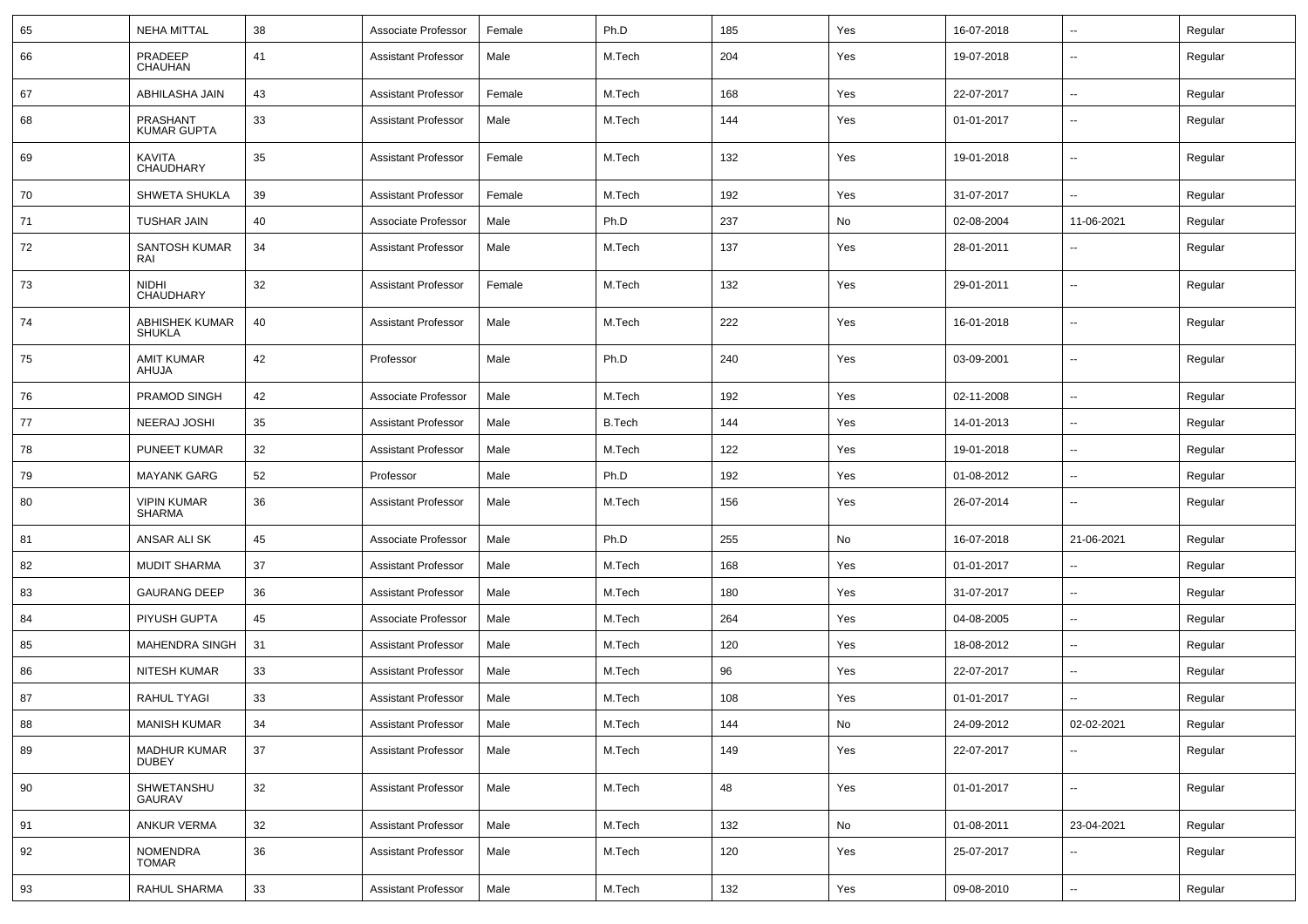| 94  | MOHAMMAD<br><b>MUSTUFA SAIFY</b>    | 34 | Assistant Professor        | Male   | M.Tech | 132 | Yes | 27-01-2011 | $\overline{\phantom{a}}$ | Regular |
|-----|-------------------------------------|----|----------------------------|--------|--------|-----|-----|------------|--------------------------|---------|
| 95  | <b>HONEY TOMAR</b>                  | 38 | <b>Assistant Professor</b> | Male   | Ph.D   | 204 | Yes | 22-07-2013 | $\sim$                   | Regular |
| 96  | <b>NIYATI GARG</b>                  | 39 | <b>Assistant Professor</b> | Female | Ph.D   | 204 | Yes | 13-08-2010 | --                       | Regular |
| 97  | <b>RUCHI RANI GARG</b>              | 42 | Associate Professor        | Female | Ph.D   | 216 | Yes | 18-09-2014 |                          | Regular |
| 98  | <b>FIRDOS KARIM</b>                 | 31 | <b>Assistant Professor</b> | Female | M.Sc.  | 72  | Yes | 16-06-2014 | $\overline{\phantom{a}}$ | Regular |
| 99  | <b>KRITI AGARWAL</b>                | 38 | <b>Assistant Professor</b> | Female | M.Sc.  | 180 | Yes | 16-01-2017 |                          | Regular |
| 100 | <b>RENU SHARMA</b>                  | 42 | <b>Assistant Professor</b> | Female | M.A    | 180 | Yes | 01-01-2008 | $\sim$                   | Regular |
| 101 | <b>GAURAV SHARMA</b>                | 44 | Associate Professor        | Male   | Ph.D   | 216 | Yes | 23-01-2006 | $\sim$                   | Regular |
| 102 | <b>MONIKA MITTAL</b>                | 40 | <b>Assistant Professor</b> | Female | M.Sc.  | 180 | Yes | 22-07-2017 | $\overline{\phantom{a}}$ | Regular |
| 103 | <b>SACHIN KUMAR</b><br><b>GUPTA</b> | 34 | <b>Assistant Professor</b> | Male   | M.Sc.  | 144 | Yes | 25-08-2010 | $\overline{\phantom{a}}$ | Regular |
| 104 | <b>ANUPAM RATN</b>                  | 39 | <b>Assistant Professor</b> | Male   | M.Sc.  | 156 | Yes | 27-07-2015 | $\overline{\phantom{a}}$ | Regular |
| 105 | <b>SRINJOY</b><br><b>BANERJEE</b>   | 65 | <b>Assistant Professor</b> | Male   | M.Sc.  | 360 | No  | 23-07-2010 | 31-03-2021               | Regular |
| 106 | SAPNA DESHWAL                       | 47 | Assistant Professor        | Female | Ph.D   | 192 | Yes | 23-09-2017 |                          | Regular |
| 107 | <b>ROHIT SHARMA</b>                 | 39 | <b>Assistant Professor</b> | Male   | M.Tech | 144 | Yes | 09-08-2010 |                          | Regular |
| 108 | <b>KAMESH KUMAR</b>                 | 39 | <b>Assistant Professor</b> | Male   | Ph.D   | 156 | Yes | 31-07-2015 | $\sim$                   | Regular |
| 109 | JITENDRA YADAV                      | 39 | Assistant Professor        | Male   | M.Sc.  | 168 | No  | 22-07-2017 | 11-02-2021               | Regular |
| 110 | AAKANSHA<br><b>VISHNOI</b>          | 28 | Assistant Professor        | Female | M.Sc.  | 51  | Yes | 02-08-2016 | $\overline{\phantom{a}}$ | Regular |
| 111 | PANKAJ SHARMA                       | 36 | <b>Assistant Professor</b> | Male   | M.Sc.  | 156 | Yes | 01-08-2008 | --                       | Regular |
| 112 | <b>MADHU SINGH</b>                  | 36 | Assistant Professor        | Female | M.A    | 96  | Yes | 16-01-2017 |                          | Regular |
| 113 | <b>NIDHI</b><br><b>CHAUDHARY</b>    | 43 | <b>Assistant Professor</b> | Female | Ph.D   | 264 | Yes | 18-01-2016 | $\overline{\phantom{a}}$ | Regular |
| 114 | PRASHANT JINDAL                     | 37 | <b>Assistant Professor</b> | Male   | Ph.D   | 156 | Yes | 18-07-2012 | $\overline{\phantom{a}}$ | Regular |
| 115 | POOJA GARG                          | 39 | <b>Assistant Professor</b> | Female | M.Sc.  | 192 | Yes | 15-04-2006 |                          | Regular |
| 116 | <b>RAMESH CHAND</b>                 | 44 | <b>Assistant Professor</b> | Male   | Ph.D   | 192 | Yes | 23-08-2013 |                          | Regular |
| 117 | RAHUL JOSHI                         | 34 | <b>Assistant Professor</b> | Male   | M.Tech | 108 | Yes | 06-08-2013 | $\sim$                   | Regular |
| 118 | NEERAJ AGARWAL   39                 |    | Assistant Professor        | Male   | M.Tech | 120 | Yes | 23-08-2019 | $\sim$                   | Regular |
| 119 | ANAND MOHAN<br>YADAV                | 35 | <b>Assistant Professor</b> | Male   | Ph.D   | 36  | No  | 15-01-2019 | 22-02-2021               | Regular |
| 120 | MD IQBAL                            | 39 | Associate Professor        | Male   | M.Tech | 180 | Yes | 01-12-2018 |                          | Regular |
| 121 | DEEPIKA GUPTA                       | 29 | <b>Assistant Professor</b> | Female | M.Tech | 77  | Yes | 20-07-2015 | $\sim$                   | Regular |
| 122 | SONI YADAV                          | 38 | <b>Assistant Professor</b> | Female | Ph.D   | 132 | Yes | 08-01-2019 | $\sim$                   | Regular |
| 123 | PRATIK<br>SHRIVASTAVA               | 36 | <b>Assistant Professor</b> | Male   | M.Tech | 96  | No  | 06-02-2019 | 13-01-2021               | Regular |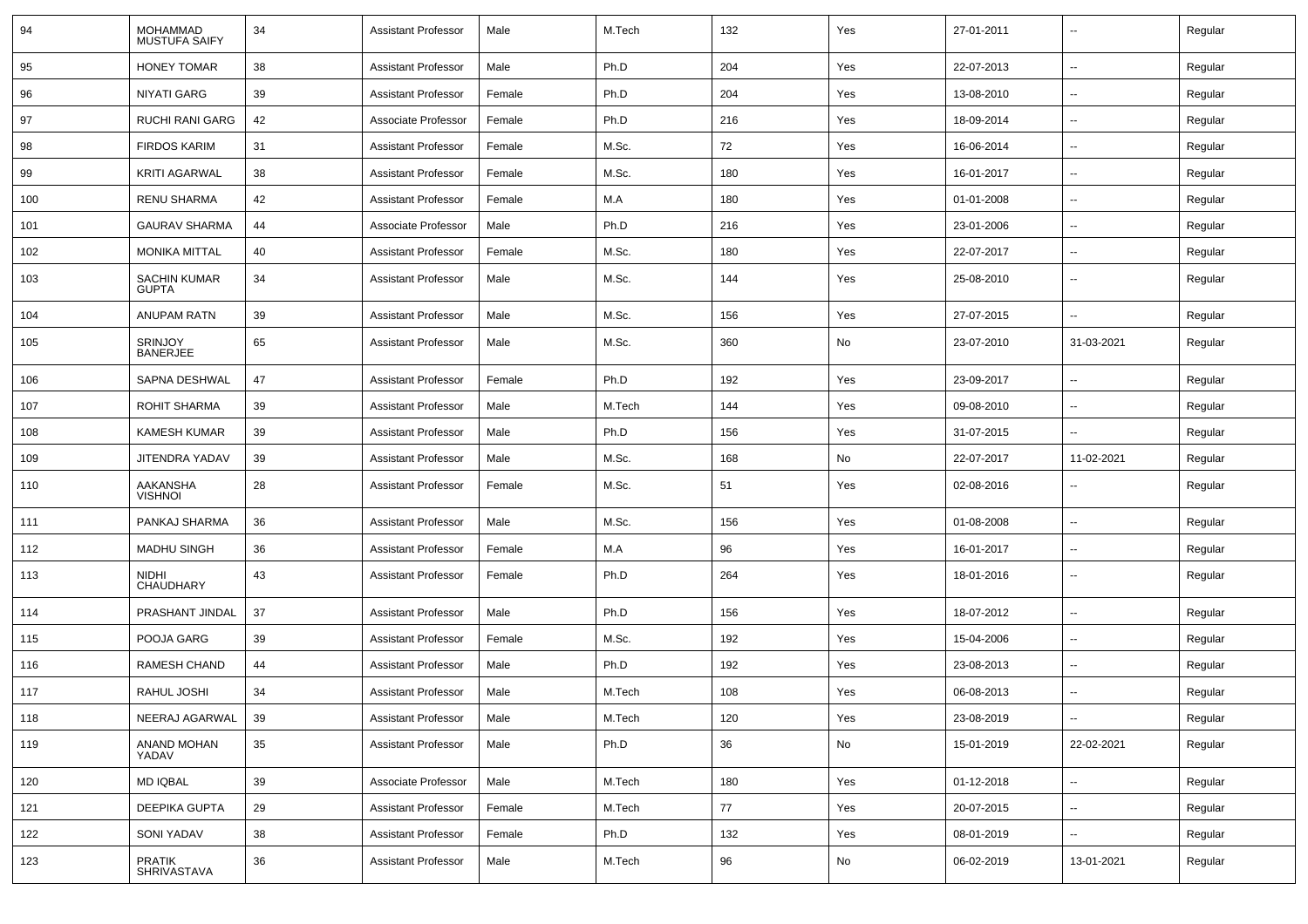| 124 | ANIL BHARDWAJ                           | 56 | Professor                  | Male   | Ph.D   | 432 | No  | 10-01-2019 | 11-06-2021               | Regular |
|-----|-----------------------------------------|----|----------------------------|--------|--------|-----|-----|------------|--------------------------|---------|
| 125 | RAMESH<br><b>CHOURASIA</b>              | 47 | Associate Professor        | Male   | Ph.D   | 144 | Yes | 14-01-2019 | --                       | Regular |
| 126 | <b>VIPIN KUMAR</b>                      | 38 | <b>Assistant Professor</b> | Male   | M.Tech | 101 | No  | 21-01-2019 | 26-06-2021               | Regular |
| 127 | <b>SHYAMSUNDAR</b>                      | 30 | <b>Assistant Professor</b> | Male   | M.Tech | 85  | Yes | 10-01-2019 | $\overline{a}$           | Regular |
| 128 | <b>SUMIT SINGH</b>                      | 31 | <b>Assistant Professor</b> | Male   | M.Tech | 101 | Yes | 09-01-2019 | --                       | Regular |
| 129 | <b>AMIT KUMAR</b>                       | 32 | <b>Assistant Professor</b> | Male   | M.Tech | 77  | Yes | 14-01-2019 | $\overline{\phantom{a}}$ | Regular |
| 130 | <b>HIMANI VAROLIA</b>                   | 35 | <b>Assistant Professor</b> | Female | M.Tech | 96  | Yes | 16-01-2019 | $\overline{\phantom{a}}$ | Regular |
| 131 | <b>AMIT SAINI</b>                       | 34 | <b>Assistant Professor</b> | Male   | M.Tech | 120 | Yes | 21-01-2019 | н.                       | Regular |
| 132 | CHANDAN                                 | 37 | <b>Assistant Professor</b> | Male   | Ph.D   | 132 | No  | 01-01-2019 | 27-03-2021               | Regular |
| 133 | SIDHARTH JAIN                           | 48 | Associate Professor        | Male   | Ph.D   | 336 | Yes | 15-01-2019 | --                       | Regular |
| 134 | <b>NAMAN JAIN</b>                       | 29 | <b>Assistant Professor</b> | Male   | Ph.D   | 36  | Yes | 01-01-2019 | --                       | Regular |
| 135 | <b>DURGA PRASAD</b>                     | 37 | <b>Assistant Professor</b> | Male   | M.Tech | 156 | Yes | 21-01-2019 | $\overline{\phantom{a}}$ | Regular |
| 136 | RAKHI SHARMA                            | 38 | <b>Assistant Professor</b> | Female | Ph.D   | 192 | Yes | 22-01-2019 | н.                       | Regular |
| 137 | <b>KAMAL RAWAT</b>                      | 32 | <b>Assistant Professor</b> | Male   | Ph.D   | 48  | Yes | 01-01-2019 | $\overline{\phantom{a}}$ | Regular |
| 138 | SAUMYA SHAH                             | 35 | <b>Assistant Professor</b> | Female | Ph.D   | 84  | Yes | 14-01-2019 | $-$                      | Regular |
| 139 | NEELAM<br><b>SHRIVASTAVA</b>            | 48 | Professor                  | Female | Ph.D   | 216 | Yes | 22-04-2019 | --                       | Regular |
| 140 | YOGENDRA<br><b>MOHAN AGARWAL</b>        | 58 | Professor                  | Male   | Ph.D   | 372 | Yes | 01-04-2019 | --                       | Regular |
| 141 | <b>RAHUL KUMAR</b>                      | 40 | <b>Assistant Professor</b> | Male   | Ph.D   | 53  | Yes | 06-02-2017 | --                       | Regular |
| 142 | <b>ARPESH SINGH</b>                     | 27 | <b>Assistant Professor</b> | Male   | M.Tech | 29  | No  | 10-07-2018 | 31-12-2020               | Regular |
| 143 | DAVESH SINGH<br>SOM                     | 37 | <b>Assistant Professor</b> | Male   | M.Tech | 114 | No  | 27-08-2012 | 20-07-2020               | Regular |
| 144 | <b>PUSHPENDRA</b><br><b>KUMAR TYAGI</b> | 35 | <b>Assistant Professor</b> | Male   | M.Tech | 53  | Yes | 22-07-2017 | $\overline{\phantom{a}}$ | Regular |
| 145 | <b>VARUN KUMAR</b>                      | 39 | <b>Assistant Professor</b> | Male   | M.Tech | 39  | No  | 01-08-2017 | 19-11-2020               | Regular |
| 146 | <b>BHAWNA GUPTA</b>                     | 30 | <b>Assistant Professor</b> | Female | M.Tech | 38  | No  | 26-07-2017 | 21-09-2020               | Regular |
| 147 | DIVYA RATHI                             | 30 | <b>Assistant Professor</b> | Female | M.Tech | 38  | No  | 25-07-2017 | 19-09-2020               | Regular |
| 148 | SONIKA JALHOTRA   34                    |    | <b>Assistant Professor</b> | Female | M.Tech | 126 | Yes | 21-01-2019 | $\sim$                   | Regular |
| 149 | <b>ADITI SINGH</b>                      | 31 | <b>Assistant Professor</b> | Female | M.Tech | 72  | No  | 16-09-2016 | 31-07-2020               | Regular |
| 150 | ARVIND KUMAR<br>PANDEY                  | 43 | Associate Professor        | Male   | Ph.D   | 199 | No  | 19-02-2004 | 24-09-2020               | Regular |
| 151 | OMPRAKASH<br><b>THAKUR</b>              | 49 | <b>Assistant Professor</b> | Male   | M.Tech | 84  | No  | 22-07-2017 | 27-07-2020               | Regular |
| 152 | <b>SAMHITA MAITI</b>                    | 34 | <b>Assistant Professor</b> | Female | M.Tech | 36  | No  | 22-07-2017 | 31-07-2020               | Regular |
| 153 | <b>VIBHU TRIVEDI</b>                    | 32 | <b>Assistant Professor</b> | Male   | Ph.D   | 53  | No  | 22-07-2017 | 29-12-2020               | Regular |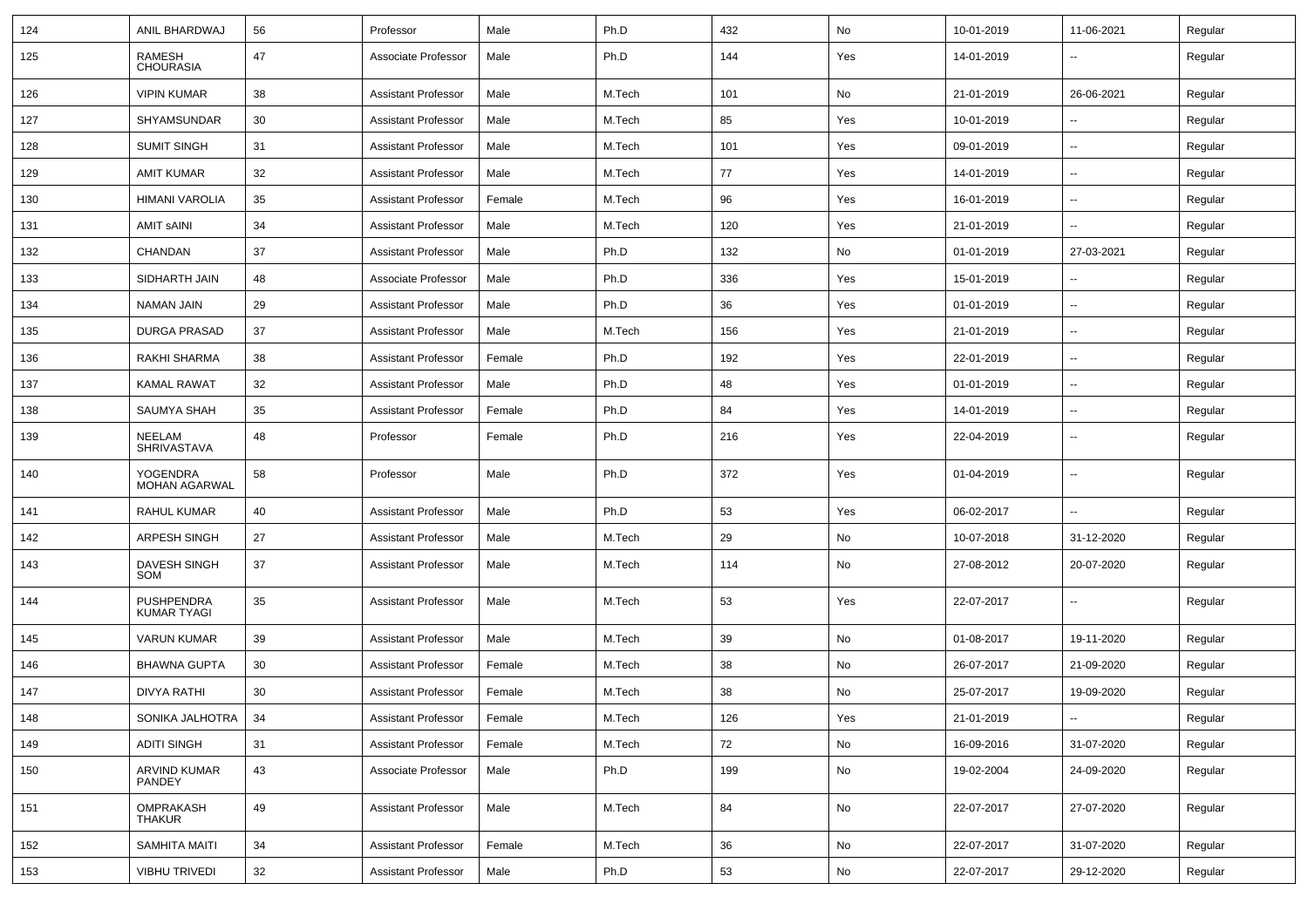| 154 | KULBHUSHAN<br><b>MITTAL</b>       | 54 | <b>Assistant Professor</b> | Male   | B.E           | 387 | Yes | 21-08-2009 | $\overline{\phantom{a}}$ | Regular |
|-----|-----------------------------------|----|----------------------------|--------|---------------|-----|-----|------------|--------------------------|---------|
| 155 | <b>ANKIT SHARMA</b>               | 32 | <b>Assistant Professor</b> | Male   | M.Tech        | 132 | Yes | 16-08-2013 | $\sim$                   | Regular |
| 156 | <b>ASHOK KUMAR</b><br>GARG        | 64 | Associate Professor        | Male   | MBA           | 499 | No  | 01-03-2017 | 04-07-2020               | Regular |
| 157 | <b>KRISHNA</b>                    | 29 | <b>Assistant Professor</b> | Male   | M.Tech        | 60  | No  | 08-08-2016 | 06-07-2020               | Regular |
| 158 | SANDEEP KUMAR                     | 37 | <b>Assistant Professor</b> | Male   | M.Tech        | 52  | No  | 16-08-2016 | 12-12-2020               | Regular |
| 159 | <b>NEHA DIXIT</b>                 | 29 | <b>Assistant Professor</b> | Female | <b>B.Tech</b> | 39  | No  | 28-07-2015 | 30-11-2020               | Regular |
| 160 | SHAILENDRA<br><b>KUMAR</b>        | 44 | <b>Assistant Professor</b> | Male   | M.Tech        | 66  | No  | 10-07-2015 | 21-11-2020               | Regular |
| 161 | ALKA CHAUDHARY                    | 51 | <b>Assistant Professor</b> | Female | Ph.D          | 95  | No  | 27-08-2012 | 16-07-2020               | Regular |
| 162 | <b>PARUL GARG</b>                 | 36 | <b>Assistant Professor</b> | Female | Ph.D          | 50  | No  | 02-08-2016 | 26-10-2020               | Regular |
| 163 | <b>KAPIL DEV</b><br><b>SHARMA</b> | 37 | <b>Assistant Professor</b> | Male   | Ph.D          | 89  | No  | 20-07-2013 | 05-12-2020               | Regular |
| 164 | <b>MOHAMMAD</b><br>ADNAN          | 27 | <b>Assistant Professor</b> | Male   | M.Tech        | 26  | No  | 21-01-2019 | 12-10-2020               | Regular |
| 165 | <b>MOHOSIN MANDAL</b>             | 32 | <b>Assistant Professor</b> | Male   | M. Phil       | 28  | Yes | 04-02-2019 | $\sim$                   | Regular |
| 166 | SIMARPREET<br>KAUR                | 29 | <b>Assistant Professor</b> | Female | M.Tech        | 12  | No  | 27-08-2019 | 17-08-2020               | Regular |
| 167 | <b>MANISHA</b><br><b>KORANGA</b>  | 34 | <b>Assistant Professor</b> | Female | M.Tech        | 12  | No  | 01-10-2019 | 21-11-2020               | Regular |
| 168 | <b>SINDHUJA</b><br>PATCHAIKANI    | 33 | Professor                  | Female | Ph.D          | 18  | No  | 01-07-2019 | 27-11-2020               | Regular |
| 169 | CHANDAN KUMAR                     | 31 | <b>Assistant Professor</b> | Male   | Ph.D          | 12  | No  | 28-08-2019 | 06-09-2020               | Regular |
| 170 | ANIMESH<br><b>CHATTERJEE</b>      | 41 | Assistant Professor        | Male   | Ph.D          | 12  | No  | 23-08-2019 | 16-07-2020               | Regular |
| 171 | <b>DINESH KUMAR</b><br>ARYA       | 26 | <b>Assistant Professor</b> | Male   | M.Tech        | 8   | No  | 16-01-2020 | 05-09-2020               | Regular |
| 172 | <b>SWAPAN SUMAN</b>               | 32 | <b>Assistant Professor</b> | Male   | Ph.D          | 29  | Yes | 01-07-2019 |                          | Regular |
| 173 | <b>RESHU TYAGI</b>                | 26 | <b>Assistant Professor</b> | Female | M.Sc.         | 8   | No  | 06-01-2020 | 30-09-2020               | Regular |
| 174 | M S SATISH BABU                   | 52 | Professor                  | Male   | Ph.D          | 336 | Yes | 07-01-2019 |                          | Regular |
| 175 | <b>HARISH KUMAR</b><br>TALUJA     | 43 | Associate Professor        | Male   | Ph.D          | 216 | No  | 26-08-2019 | 20-04-2021               | Regular |
| 176 | <b>VINESH KUMAR</b>               | 43 | Associate Professor        | Male   | Ph.D          | 204 | Yes | 26-08-2019 | $\overline{\phantom{a}}$ | Regular |
| 177 | RAJESH KUMAR                      | 37 | Associate Professor        | Male   | Ph.D          | 192 | Yes | 01-08-2019 | $\sim$                   | Regular |
| 178 | <b>UMANG RASTOGI</b>              | 33 | <b>Assistant Professor</b> | Male   | M.Tech        | 156 | No  | 13-08-2019 | 21-06-2021               | Regular |
| 179 | RAHUL KUMAR                       | 27 | <b>Assistant Professor</b> | Male   | M.Tech        | 48  | Yes | 09-12-2019 | $\overline{\phantom{a}}$ | Regular |
| 180 | SWATI JAIN                        | 30 | <b>Assistant Professor</b> | Female | M.Tech        | 120 | Yes | 09-12-2019 | $\sim$                   | Regular |
| 181 | <b>ADITI JOSHI</b>                | 27 | <b>Assistant Professor</b> | Female | M.Tech        | 48  | Yes | 06-08-2019 | $\overline{\phantom{a}}$ | Regular |
| 182 | SHIVANI TRIVEDI                   | 29 | <b>Assistant Professor</b> | Female | M.Tech        | 24  | Yes | 06-08-2019 | $\overline{\phantom{a}}$ | Regular |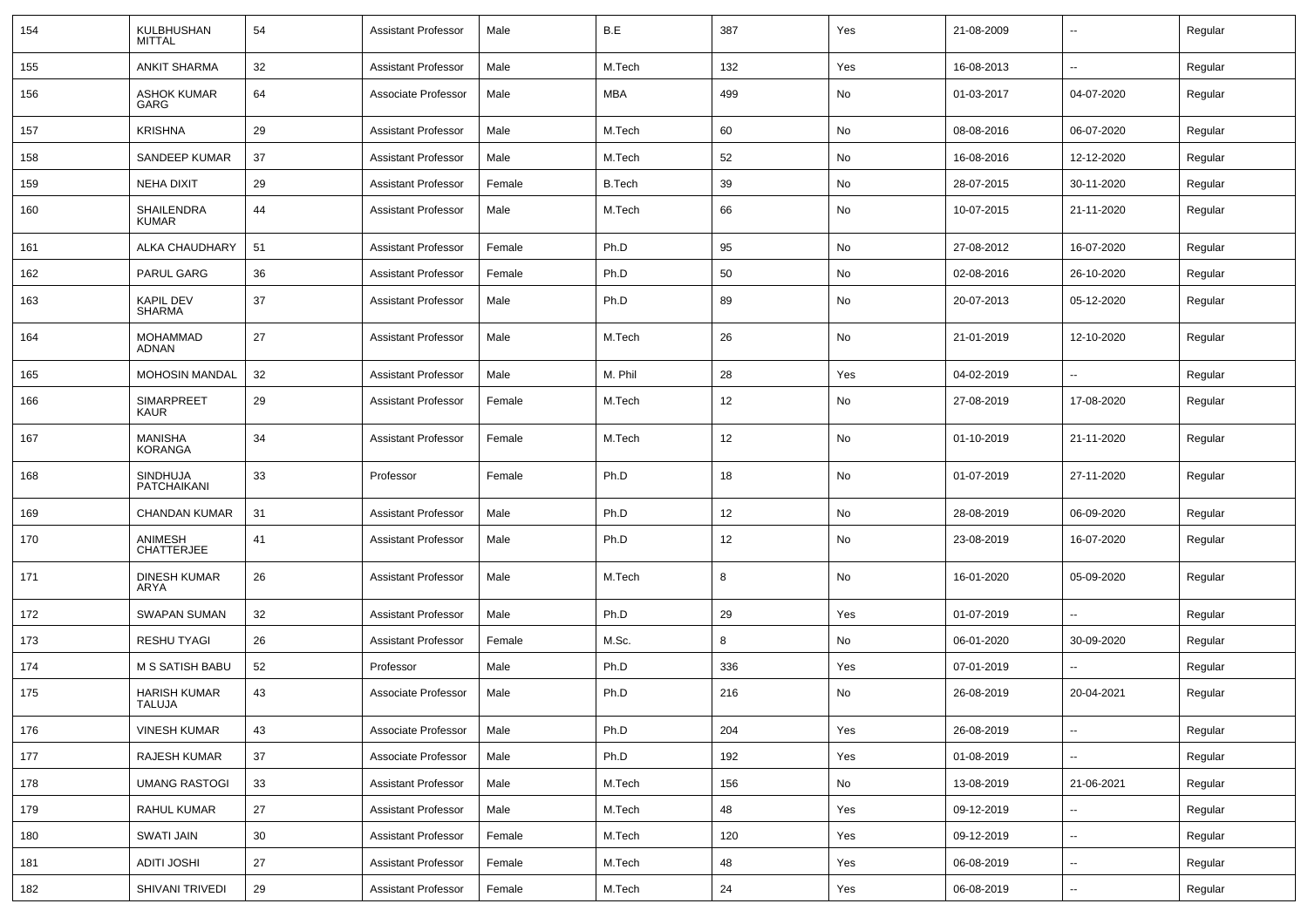| 183 | <b>ANKIT KUMAR</b><br>SAINI              | 32     | <b>Assistant Professor</b> | Male   | M.Tech | 65    | Yes | 06-08-2019 | --                       | Regular |
|-----|------------------------------------------|--------|----------------------------|--------|--------|-------|-----|------------|--------------------------|---------|
| 184 | <b>VANI RASTOGI</b>                      | 27     | <b>Assistant Professor</b> | Female | M.Tech | 63    | Yes | 06-08-2019 | $\sim$                   | Regular |
| 185 | <b>SHWETA RAJPOOT</b>                    | 29     | <b>Assistant Professor</b> | Female | M.Tech | 68    | No  | 06-08-2019 | 11-01-2021               | Regular |
| 186 | <b>JONEY KUMAR</b>                       | 42     | <b>Assistant Professor</b> | Male   | M.Tech | 65    | Yes | 01-08-2019 |                          | Regular |
| 187 | RATNESHWAR<br><b>KUMAR RATNESH</b>       | 36     | <b>Assistant Professor</b> | Male   | Ph.D   | 108   | Yes | 01-07-2019 | --                       | Regular |
| 188 | KAJAL SHIVRAJ<br><b>MEENA</b>            | 26     | <b>Assistant Professor</b> | Female | M.Tech | 28    | Yes | 19-08-2019 | --                       | Regular |
| 189 | <b>BHUPENDER</b><br><b>SHARMA</b>        | 42     | <b>Assistant Professor</b> | Male   | M.Tech | 96    | Yes | 01-07-2019 | ۰.                       | Regular |
| 190 | HITENDRA KUMAR<br>SINGH                  | 33     | <b>Assistant Professor</b> | Male   | M.Tech | 12    | No  | 11-07-2019 | 28-08-2020               | Regular |
| 191 | A RUPESH KUMAR                           | 35     | <b>Assistant Professor</b> | Male   | M.Tech | 24    | No  | 12-07-2019 | 08-03-2021               | Regular |
| 192 | <b>NISHANT</b><br>SRIVASTAVA             | 38     | <b>Assistant Professor</b> | Male   | Ph.D   | 120   | No  | 13-07-2019 | 01-06-2021               | Regular |
| 193 | <b>GOURAV MISHRA</b>                     | 32     | <b>Assistant Professor</b> | Male   | Ph.D   | 96    | Yes | 01-07-2019 | --                       | Regular |
| 194 | YUVRAJ                                   | 36     | <b>Assistant Professor</b> | Male   | Ph.D   | 72    | Yes | 07-07-2019 | $\sim$                   | Regular |
| 195 | ANUJ KUMAR<br><b>SINGH</b>               | 37     | <b>Assistant Professor</b> | Male   | Ph.D   | 24    | Yes | 02-01-2020 | $\overline{\phantom{a}}$ | Regular |
| 196 | <b>NITIN VERMA</b>                       | 43     | <b>Assistant Professor</b> | Male   | Ph.D   | 84    | Yes | 17-02-2020 | $\sim$                   | Regular |
| 197 | PRIYANKA ARORA                           | 32     | <b>Assistant Professor</b> | Female | M.Sc.  | 132   | No  | 13-08-2018 | 07-12-2020               | Regular |
| 198 | <b>ALOK GOYAL</b>                        | 33     | <b>Assistant Professor</b> | Male   | Ph.D   | 96    | Yes | 02-02-2020 | --                       | Regular |
| 199 | AVANI                                    | 34     | <b>Assistant Professor</b> | Female | M.Tech | 84    | Yes | 20-08-2019 | $\overline{\phantom{a}}$ | Regular |
| 200 | SHASHI BHUSHAN<br><b>SUMAN</b>           | 47     | <b>Assistant Professor</b> | Male   | M.E.   | 276   | Yes | 06-01-2020 | --                       | Regular |
| 201 | <b>KAMAL KUMAR</b>                       | 29     | <b>Assistant Professor</b> | Male   | M.Tech | 48    | Yes | 28-02-2020 |                          | Regular |
| 202 | SHAILJA                                  | 28     | <b>Assistant Professor</b> | Female | M.Tech | 36    | Yes | 02-03-2020 |                          | Regular |
| 203 | <b>BHUPENDRA</b><br><b>SINGH CHAUHAN</b> | 46     | Professor                  | Male   | Ph.D   | 192   | No  | 22-08-2019 | 27-04-2021               | Regular |
| 204 | <b>DEEPAK MITTAL</b>                     | 31     | <b>Assistant Professor</b> | Male   | M.Tech | 29    | Yes | 01-08-2019 | $\overline{a}$           | Regular |
| 205 | FIROZ ALI ANSARI                         | 35     | <b>Assistant Professor</b> | Male   | Ph.D   | 48    | Yes | 01-05-2019 | $\overline{\phantom{a}}$ | Regular |
| 206 | <b>VANDNA RATHOR</b>                     | 42     | <b>Assistant Professor</b> | Female | M.Sc.  | 264   | Yes | 01-07-2019 | Ξ.                       | Regular |
| 207 | <b>LISA RAUT</b>                         | 25     | <b>Assistant Professor</b> | Female | M.Sc.  | 23    | Yes | 18-07-2019 | $\overline{\phantom{a}}$ | Regular |
| 208 | <b>DEEPIKA</b><br>AGARWAL                | 29     | <b>Assistant Professor</b> | Female | Ph.D   | 23    | Yes | 01-08-2019 | --                       | Regular |
| 209 | <b>MONIKA MALIK</b>                      | 30     | <b>Assistant Professor</b> | Female | M.Sc.  | 72    | Yes | 01-08-2019 | $\ddot{\phantom{a}}$     | Regular |
| 210 | <b>NEHA ARORA</b>                        | 26     | <b>Assistant Professor</b> | Female | M.Sc.  | 36    | Yes | 23-08-2019 | $\ddot{\phantom{a}}$     | Regular |
| 211 | PRIYANKA ARORA                           | $34\,$ | <b>Assistant Professor</b> | Female | M.Sc.  | $144$ | Yes | 16-09-2019 | $\sim$                   | Regular |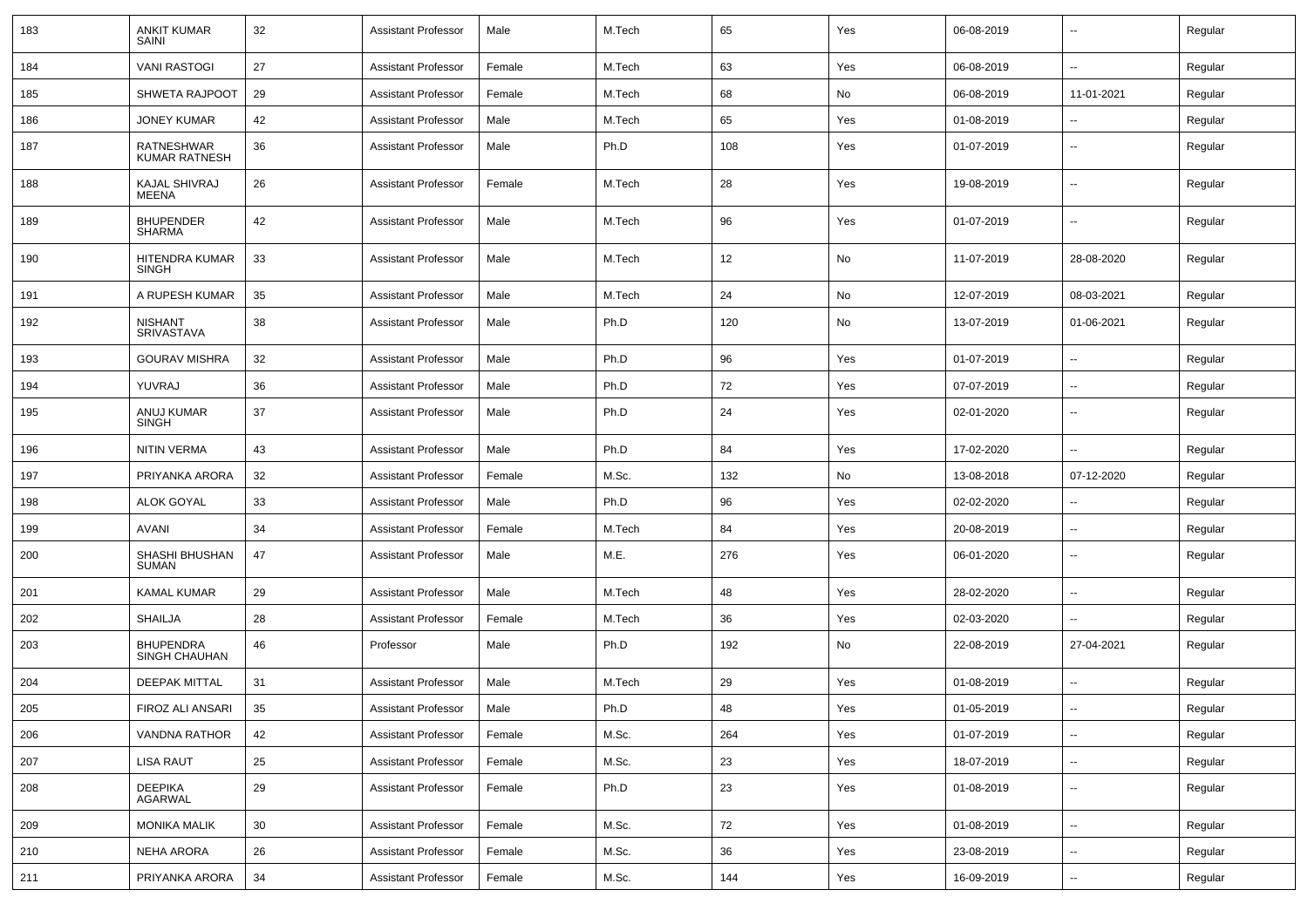| 212 | <b>MAHENDRA</b><br><b>KUMAR SONKER</b> | 32 | <b>Assistant Professor</b> | Male   | Ph.D       | 72  | Yes | 16-09-2019 | --                       | Regular |
|-----|----------------------------------------|----|----------------------------|--------|------------|-----|-----|------------|--------------------------|---------|
| 213 | <b>DIGVIJAY SINGH</b>                  | 44 | <b>Assistant Professor</b> | Male   | Ph.D       | 204 | Yes | 16-08-2019 | $\overline{\phantom{a}}$ | Regular |
| 214 | <b>ANKITA SINGH</b>                    | 30 | <b>Assistant Professor</b> | Female | M.Sc.      | 10  | No  | 13-11-2019 | 09-09-2020               | Regular |
| 215 | <b>RAHUL</b>                           | 34 | <b>Assistant Professor</b> | Male   | Ph.D       | 96  | Yes | 01-01-2020 | --                       | Regular |
| 216 | SHIWANI RANA                           | 24 | <b>Assistant Professor</b> | Female | M.Sc.      | 24  | Yes | 01-01-2020 | --                       | Regular |
| 217 | <b>KAPIL KUMAR</b>                     | 36 | <b>Assistant Professor</b> | Male   | M.Sc.      | 6   | No  | 04-01-2020 | 10-07-2020               | Regular |
| 218 | SANDEEP KUMAR<br>MAURYA                | 38 | <b>Assistant Professor</b> | Male   | Ph.D       | 24  | Yes | 03-02-2020 | --                       | Regular |
| 219 | NITA CHAUDHARY                         | 43 | <b>Assistant Professor</b> | Female | <b>MBA</b> | 72  | No  | 13-01-2020 | 09-03-2021               | Regular |
| 220 | <b>SAKSHI</b><br><b>CHAUDHARY</b>      | 26 | <b>Assistant Professor</b> | Female | M.A        | 10  | No  | 13-01-2020 | 30-11-2020               | Regular |
| 221 | <b>SHIVANI</b>                         | 25 | <b>Assistant Professor</b> | Female | M.Sc.      | 8   | No  | 30-01-2020 | 30-09-2020               | Regular |
| 222 | <b>CHANDNI SHARMA</b>                  | 32 | <b>Assistant Professor</b> | Female | MBA        | 11  | No  | 20-01-2020 | 31-12-2020               | Regular |
| 223 | ANCHAL<br><b>CHOUDHARY</b>             | 24 | <b>Assistant Professor</b> | Female | M.Tech     | 23  | Yes | 01-08-2019 | --                       | Regular |
| 224 | <b>VISHAL</b><br><b>CHOUDHARY</b>      | 25 | <b>Assistant Professor</b> | Male   | M.Tech     | 18  | Yes | 06-08-2019 | --                       | Regular |
| 225 | MUKESH KUMAR<br><b>MISHRA</b>          | 32 | <b>Assistant Professor</b> | Male   | M.Tech     | 22  | No  | 14-08-2019 | 01-02-2021               | Regular |
| 226 | <b>ABHISHEK GAUR</b>                   | 32 | <b>Assistant Professor</b> | Male   | M.Tech     | 8   | No  | 06-02-2020 | 16-10-2020               | Regular |
| 227 | SHASHWAT<br><b>PATHAK</b>              | 34 | Associate Professor        | Male   | Ph.D       | 30  | Yes | 01-07-2019 |                          | Regular |
| 228 | PINKI KOTHARI                          | 29 | <b>Assistant Professor</b> | Female | M.Tech     | 15  | Yes | 16-03-2020 | --                       | Regular |
| 229 | <b>SUNIL KUMAR</b><br>ARYA             | 48 | Associate Professor        | Male   | Ph.D       | 216 | Yes | 01-08-2020 | $\overline{\phantom{a}}$ | Regular |
| 230 | <b>MINAKSHI</b>                        | 41 | <b>Assistant Professor</b> | Female | M.Tech     | 30  | Yes | 18-02-2019 | --                       | Regular |
| 231 | <b>ASMA SAEED</b>                      | 45 | <b>Assistant Professor</b> | Female | M.A        | 18  | Yes | 01-02-2000 | $\overline{\phantom{a}}$ | Regular |
| 232 | <b>SHILPI SHARMA</b>                   | 40 | <b>Assistant Professor</b> | Female | M.Sc.      | 18  | Yes | 03-02-2020 | ⊷.                       | Regular |
| 233 | DEEPTI PANT                            | 38 | <b>Assistant Professor</b> | Female | M.A        | 18  | Yes | 03-02-2020 | --                       | Regular |
| 234 | PRATIBHA<br>KUMARI                     | 26 | <b>Assistant Professor</b> | Female | M.Sc.      | 12  | Yes | 27-07-2020 | --                       | Regular |
| 235 | <b>KANIKA</b>                          | 27 | <b>Assistant Professor</b> | Female | M.Sc.      | 12  | Yes | 28-07-2020 | $\overline{\phantom{a}}$ | Regular |
| 236 | KIRTI GUPTA                            | 25 | <b>Assistant Professor</b> | Female | M.Sc.      | 12  | Yes | 28-07-2020 | ш,                       | Regular |
| 237 | <b>TANYA RASTOGI</b>                   | 21 | <b>Assistant Professor</b> | Female | M.Sc.      | 12  | Yes | 28-07-2020 | н.                       | Regular |
| 238 | DEVESH SINGH                           | 23 | <b>Assistant Professor</b> | Female | M.Sc.      | 12  | Yes | 01-08-2020 | $\sim$                   | Regular |
| 239 | RISHABH GOEL                           | 23 | <b>Assistant Professor</b> | Female | M.Sc.      | 12  | Yes | 01-08-2020 | $\sim$                   | Regular |
| 240 | <b>DEEPA</b><br>SEHRAWAT               | 25 | <b>Assistant Professor</b> | Female | M.Sc.      | 6   | Yes | 01-01-2021 | н.                       | Regular |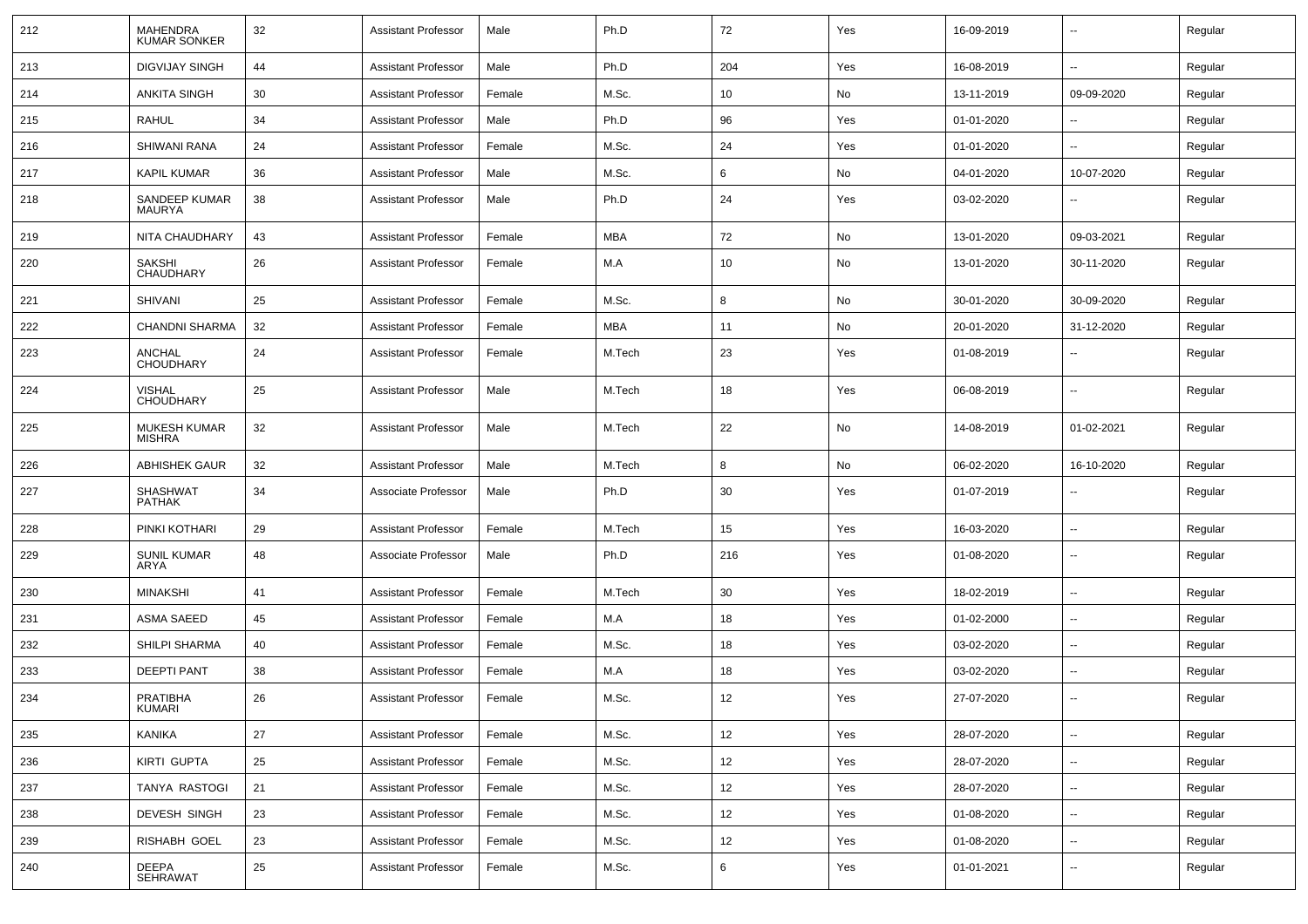| 241 | MONIKA DUGGAL                     | 44 | <b>Assistant Professor</b> | Female | M.A    | 120            | Yes | 16-03-2021 | $\overline{\phantom{a}}$ | Regular |
|-----|-----------------------------------|----|----------------------------|--------|--------|----------------|-----|------------|--------------------------|---------|
| 242 | NIDHI SHARMA                      | 37 | <b>Assistant Professor</b> | Female | M.A    | 120            | Yes | 30-03-2021 | $\overline{\phantom{a}}$ | Regular |
| 243 | MAMUD HASSAN                      | 30 | <b>Assistant Professor</b> | Male   | M.A    | 4              | Yes | 01-04-2021 | --                       | Regular |
| 244 | <b>AASTHA</b>                     | 27 | <b>Assistant Professor</b> | Female | M.Sc.  | 54             | Yes | 10-04-2021 | --                       | Regular |
| 245 | SHELLY                            | 25 | <b>Assistant Professor</b> | Female | M.A    | 1              | Yes | 21-06-2021 | --                       | Regular |
| 246 | AANJEY MANI<br><b>TRIPATHI</b>    | 30 | Associate Professor        | Male   | Ph.D   | 66             | Yes | 22-07-2020 | --                       | Regular |
| 247 | RANJEET KUMAR                     | 38 | Associate Professor        | Male   | Ph.D   | 144            | Yes | 01-08-2020 | $\overline{a}$           | Regular |
| 248 | ANKUR RATHI                       | 31 | <b>Assistant Professor</b> | Male   | M.Tech | 18             | Yes | 03-02-2020 | $\overline{\phantom{a}}$ | Regular |
| 249 | AMRENDRA<br>SINGH                 | 32 | <b>Assistant Professor</b> | Male   | M.Tech | 18             | Yes | 06-02-2020 | --                       | Regular |
| 250 | AMIT KUMAR                        | 34 | <b>Assistant Professor</b> | Male   | M.Tech | 144            | Yes | 01-07-2020 | $\overline{\phantom{a}}$ | Regular |
| 251 | <b>CHAMAN KUMAR</b>               | 31 | <b>Assistant Professor</b> | Male   | M.Tech | 54             | Yes | 01-07-2020 | --                       | Regular |
| 252 | SHWETA PALIWAL                    | 24 | <b>Assistant Professor</b> | Female | M.Tech | 12             | Yes | 15-07-2020 |                          | Regular |
| 253 | PRIYANKA                          | 25 | <b>Assistant Professor</b> | Female | M.Tech | 12             | Yes | 28-07-2020 | -−                       | Regular |
| 254 | AYUSHI PRAKASH                    | 33 | <b>Assistant Professor</b> | Female | M.Tech | 144            | Yes | 28-07-2020 | $\overline{\phantom{a}}$ | Regular |
| 255 | SANTOSH KUMAR<br><b>BIRTHRIYA</b> | 37 | <b>Assistant Professor</b> | Male   | M.Tech | 18             | Yes | 31-07-2020 | $\overline{\phantom{a}}$ | Regular |
| 256 | <b>VAISHALI MALIK</b>             | 26 | <b>Assistant Professor</b> | Female | M.Tech | 12             | Yes | 01-08-2020 | $\overline{\phantom{a}}$ | Regular |
| 257 | ANKUSH GUPTA                      | 26 | <b>Assistant Professor</b> | Male   | M.Tech | 18             | Yes | 01-08-2020 | $\overline{\phantom{a}}$ | Regular |
| 258 | WASEEM AHMAD                      | 34 | <b>Assistant Professor</b> | Male   | M.Tech | 168            | Yes | 18-01-2021 | --                       | Regular |
| 259 | MEGHA SHARMA                      | 27 | <b>Assistant Professor</b> | Female | M.Tech | 6              | Yes | 01-02-2021 | --                       | Regular |
| 260 | ROHAN PANWAR                      | 28 | <b>Assistant Professor</b> | Male   | M.Tech | 4              | Yes | 08-04-2021 | --                       | Regular |
| 261 | SWATI SINGH                       | 32 | <b>Assistant Professor</b> | Female | M.Tech | $\overline{4}$ | Yes | 09-04-2021 | $\overline{a}$           | Regular |
| 262 | <b>KAPIL KUMAR</b>                | 26 | <b>Assistant Professor</b> | Male   | M.Tech | 12             | Yes | 21-06-2021 | $\overline{\phantom{a}}$ | Regular |
| 263 | <b>TRILOK RAWAT</b>               | 35 | <b>Assistant Professor</b> | Male   | M.Tech | 18             | Yes | 03-02-2020 | $\overline{\phantom{a}}$ | Regular |
| 264 | ANUSHIKHA<br><b>GUPTA</b>         | 27 | <b>Assistant Professor</b> | Female | M.Tech | 6              | Yes | 17-02-2021 | --                       | Regular |
| 265 | RADHIKA JINDAL                    | 24 | <b>Assistant Professor</b> | Female | M.Tech | 6              | Yes | 04-02-2021 | $\overline{\phantom{a}}$ | Regular |
| 266 | <b>TAJENDER</b>                   | 30 | <b>Assistant Professor</b> | Male   | M.Tech | $\overline{4}$ | Yes | 01-04-2021 | $\overline{\phantom{a}}$ | Regular |
| 267 | PRABHAT KUMAR                     | 26 | <b>Assistant Professor</b> | Male   | M.Tech | 4              | Yes | 05-04-2021 | ш,                       | Regular |
| 268 | KULDEEP ROY                       | 32 | <b>Assistant Professor</b> | Male   | Ph.D   | 30             | Yes | 01-04-2021 | $\sim$                   | Regular |
| 269 | ARUN<br>VISHWANATH<br>PARWATE     | 56 | Professor                  | Male   | Ph.D   | 348            | Yes | 09-07-2020 | $\overline{\phantom{a}}$ | Regular |
| 270 | <b>GAURAV</b><br><b>KASHYAP</b>   | 32 | <b>Assistant Professor</b> | Male   | M.Tech | 108            | Yes | 01-08-2020 | $\overline{\phantom{a}}$ | Regular |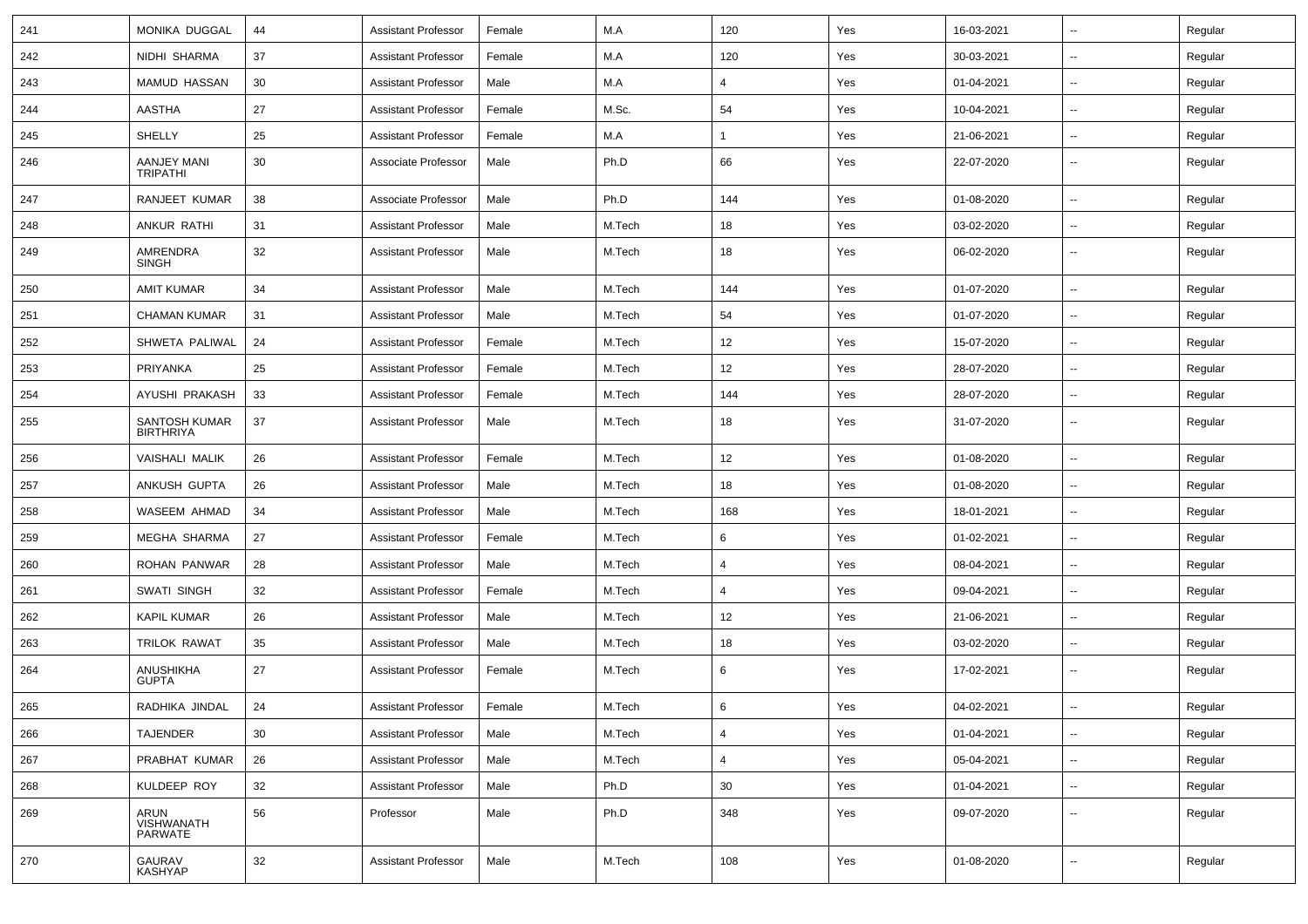| 271 | ANUPREKSHA<br>CHAUDHARY             | 28 | <b>Assistant Professor</b> | Female | M.Tech | 35             | Yes | 01-08-2020 | --                       | Regular |
|-----|-------------------------------------|----|----------------------------|--------|--------|----------------|-----|------------|--------------------------|---------|
| 272 | <b>NIKHIL</b>                       | 27 | <b>Assistant Professor</b> | Male   | M.Tech | 20             | Yes | 01-12-2020 | $\overline{\phantom{a}}$ | Regular |
| 273 | <b>SHIVANGI</b><br><b>VASHISTH</b>  | 27 | <b>Assistant Professor</b> | Female | M.Tech | $\overline{2}$ | Yes | 10-04-2021 | --                       | Regular |
| 274 | AVINASH SINGH                       | 43 | Associate Professor        | Male   | Ph.D   | 204            | Yes | 28-07-2020 | $\overline{\phantom{a}}$ | Regular |
| 275 | CHANDRA BHAN<br>SENIYA              | 42 | <b>Assistant Professor</b> | Male   | Ph.D   | 103            | Yes | 28-07-2020 | $\overline{\phantom{a}}$ | Regular |
| 276 | NITIKA VATS                         | 30 | <b>Assistant Professor</b> | Female | M.Tech | 12             | Yes | 01-08-2020 | $\overline{\phantom{a}}$ | Regular |
| 277 | ASAD AMIR                           | 41 | <b>Assistant Professor</b> | Male   | Ph.D   | 172            | Yes | 06-08-2020 | --                       | Regular |
| 278 | <b>SHIPRA</b><br>CHAUDHARY          | 33 | <b>Assistant Professor</b> | Female | Ph.D   | 155            | Yes | 06-08-2020 | $\overline{\phantom{a}}$ | Regular |
| 279 | ALKA SAGAR                          | 37 | <b>Assistant Professor</b> | Female | Ph.D   | 143            | Yes | 09-08-2020 | $\overline{\phantom{a}}$ | Regular |
| 280 | RENU BALA                           | 30 | <b>Assistant Professor</b> | Female | Ph.D   | 6              | Yes | 01-08-2020 | $\overline{\phantom{a}}$ | Regular |
| 281 | POONAM RANI                         | 40 | <b>Assistant Professor</b> | Female | Ph.D   | 60             | Yes | 01-08-2020 | $\overline{\phantom{a}}$ | Regular |
| 282 | ABHISHEK DASS                       | 42 | <b>Assistant Professor</b> | Male   | Ph.D   | 23             | No  | 03-07-2019 | 16-06-2021               | Regular |
| 283 | LAVI                                | 30 | <b>Assistant Professor</b> | Male   | M.Tech | 36             | Yes | 01-07-2018 | $\overline{\phantom{a}}$ | Regular |
| 284 | <b>VINAY KUMAR</b>                  | 33 | <b>Assistant Professor</b> | Male   | M.Tech | 18             | Yes | 27-01-2020 | $\overline{\phantom{a}}$ | Regular |
| 285 | SHASHANK<br><b>AGNIHOTRI</b>        | 28 | <b>Assistant Professor</b> | Male   | M.Tech | 18             | Yes | 03-02-2020 | $\overline{\phantom{a}}$ | Regular |
| 286 | <b>VIKRANT</b><br><b>VARSHNEY</b>   | 29 | <b>Assistant Professor</b> | Male   | M.Tech | 72             | Yes | 27-07-2020 | $\overline{\phantom{a}}$ | Regular |
| 287 | <b>VINEET VISHNOI</b>               | 45 | <b>Assistant Professor</b> | Male   | M.Tech | 144            | Yes | 01-08-2020 | $\overline{\phantom{a}}$ | Regular |
| 288 | SHIVAM<br><b>CHAUDHARY</b>          | 27 | <b>Assistant Professor</b> | Male   | M.Tech | 12             | Yes | 01-08-2020 | --                       | Regular |
| 289 | <b>DESH DEEPAK</b><br><b>GAUTAM</b> | 32 | <b>Assistant Professor</b> | Male   | M.Tech | 12             | Yes | 01-08-2020 | --                       | Regular |
| 290 | TANMAY DUBEY                        | 34 | <b>Assistant Professor</b> | Male   | M.Tech | 12             | Yes | 14-12-2020 | $\overline{\phantom{a}}$ | Regular |
| 291 | <b>REHAN AHMED</b>                  | 34 | <b>Assistant Professor</b> | Male   | M.Tech | 12             | Yes | 12-12-2020 | --                       | Regular |
| 292 | ANURAG VERMA                        | 30 | <b>Assistant Professor</b> | Male   | Ph.D   | 6              | Yes | 15-02-2021 | $\overline{\phantom{a}}$ | Regular |
| 293 | RITURAJ SINGH<br>PATWAL             | 30 | <b>Assistant Professor</b> | Male   | M.Tech | 6              | Yes | 01-03-2021 | --                       | Regular |
| 294 | <b>MAN MOHAN</b><br><b>SINGH</b>    | 32 | <b>Assistant Professor</b> | Male   | Ph.D   | 66             | Yes | 18-03-2021 | $\overline{\phantom{a}}$ | Regular |
| 295 | ANAMIKA SINGH                       | 31 | <b>Assistant Professor</b> | Female | Ph.D   | 12             | Yes | 25-03-2021 | $\overline{\phantom{a}}$ | Regular |
| 296 | AJAY KUMAR                          | 33 | Assistant Professor        | Male   | Ph.D   | 60             | Yes | 27-07-2020 | Щ,                       | Regular |
| 297 | ANKUR KUMAR                         | 28 | <b>Assistant Professor</b> | Male   | Ph.D   | 12             | Yes | 27-07-2020 | Щ,                       | Regular |
| 298 | <b>AJAY KUMAR</b><br>YADAV          | 33 | <b>Assistant Professor</b> | Male   | Ph.D   | 12             | No  | 29-10-2020 | 11-01-2021               | Regular |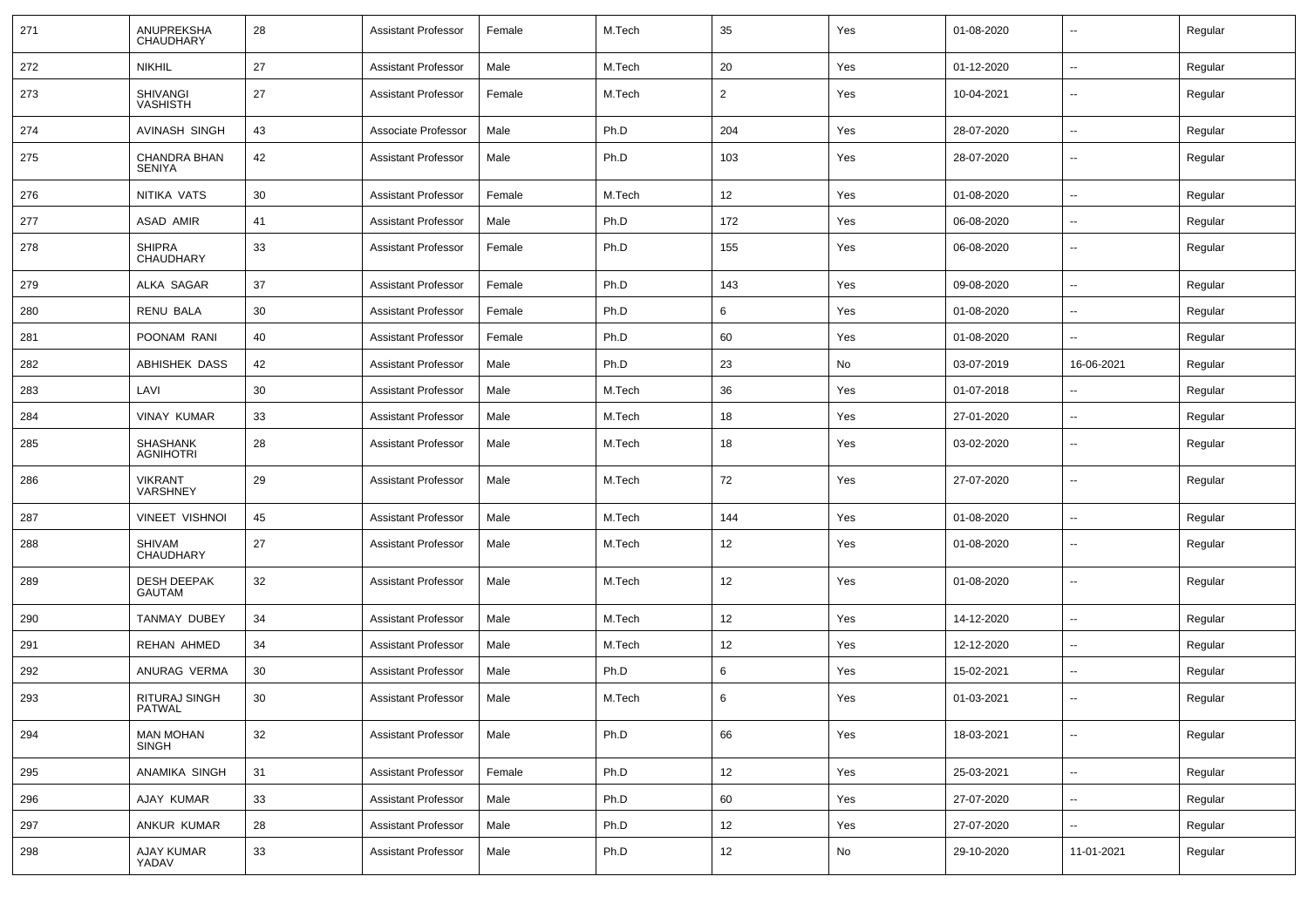| 299 | ARVINDA<br><b>KUSHWAHA</b>           | 43 | Professor                  | Male   | Ph.D   | 216            | Yes | 26-03-2021 | ⊷.         | Regular |
|-----|--------------------------------------|----|----------------------------|--------|--------|----------------|-----|------------|------------|---------|
| 300 | <b>DIMPLE SINGH</b>                  | 25 | <b>Assistant Professor</b> | Female | M.Tech | 12             | No  | 13-07-2020 | 20-06-2021 | Regular |
| 301 | <b>MD MUZAKKIR</b><br><b>HUSSAIN</b> | 31 | <b>Assistant Professor</b> | Male   | M.Tech | 31             | No  | 21-12-2020 | 02-03-2021 | Regular |
| 302 | SANDEEP KUMAR                        | 33 | <b>Assistant Professor</b> | Male   | M.Tech | $\overline{4}$ | No  | 01-04-2021 | 03-06-2021 | Regular |
| 303 | ASHISH BAGLA                         | 39 | <b>Assistant Professor</b> | Male   | M.Tech | 192            | No  | 15-07-2020 | 05-03-2021 | Regular |
| 304 | <b>SHAIFALI BHATT</b>                | 27 | <b>Assistant Professor</b> | Female | M.Tech | 5              | No  | 31-07-2020 | 09-01-2021 | Regular |
| 305 | AKSHAY CHAMOLI                       | 29 | <b>Assistant Professor</b> | Male   | M.Tech | 16             | No  | 01-02-2020 | 02-06-2021 | Regular |
| 306 | ANKIT<br><b>VASHISHTHA</b>           | 34 | <b>Assistant Professor</b> | Male   | M.Tech | $\overline{2}$ | No  | 08-04-2021 | 05-06-2021 | Regular |
| 307 | SUBODH KUMAR                         | 27 | <b>Assistant Professor</b> | Male   | M.Tech | 2              | No  | 08-04-2021 | 15-06-2021 | Regular |
| 308 | <b>RASHI</b>                         | 30 | <b>Assistant Professor</b> | Female | M.Tech | 16             | No  | 03-02-2020 | 30-06-2021 | Regular |
| 309 | SHIVAM NAGAR                         | 28 | <b>Assistant Professor</b> | Male   | M.Tech | 3              | No  | 08-04-2021 | 29-06-2021 | Regular |
| 310 | ROUNAK SINGH                         | 32 | <b>Assistant Professor</b> | Male   | M.Tech | 16             | No  | 17-02-2020 | 23-06-2021 | Regular |
| 311 | SANIDHYA SINGH                       | 25 | <b>Assistant Professor</b> | Female | M.Tech | 3              | No  | 15-03-2021 | 28-06-2021 | Regular |
| 312 | KAMLA ADHIKARI                       | 31 | <b>Assistant Professor</b> | Female | M.Tech | 3              | No  | 01-04-2021 | 23-06-2021 | Regular |
| 313 | LAXMI SHARMA                         | 38 | <b>Assistant Professor</b> | Female | M.A    | 16             | No  | 03-02-2020 | 30-06-2021 | Regular |
| 314 | ANJALI KUMARI                        | 26 | <b>Assistant Professor</b> | Female | M.Tech | 22             | No  | 01-08-2019 | 22-06-2021 | Regular |
| 315 | SONIKA RANI                          | 34 | <b>Assistant Professor</b> | Female | M.Tech | 16             | Yes | 06-02-2020 | --         | Regular |
| 316 | SHIVAM SHARMA                        | 28 | <b>Assistant Professor</b> | Male   | M.Tech | 4              | No  | 02-04-2021 | 11-06-2021 | Regular |
| 317 | <b>VISHVENDER</b><br><b>BENIWAL</b>  | 30 | <b>Assistant Professor</b> | Male   | M.Tech | $\overline{4}$ | No  | 02-04-2021 | 12-06-2021 | Regular |
| 318 | <b>MONIKA</b>                        | 29 | <b>Assistant Professor</b> | Female | M.Tech | 4              | No  | 09-04-2021 | 18-06-2021 | Regular |
| 319 | PRIYANKA<br>LAWANIA                  | 31 | <b>Assistant Professor</b> | Female | M.Tech | 4              | No  | 09-04-2021 | 12-06-2021 | Regular |
| 320 | <b>SUNEEL KUMAR</b><br>KALLA         | 58 | Professor                  | Male   | Ph.D   | 276            | Yes | 27-07-2020 |            | Regular |
| 321 | <b>INDRAJIT KUMAR</b>                | 39 | <b>Assistant Professor</b> | Male   | M.Tech | 96             | Yes | 01-07-2020 | --         | Regular |
| 322 | <b>VIJAY KUMAR</b>                   | 29 | <b>Assistant Professor</b> | Male   | M.Tech | 23             | Yes | 01-08-2019 | --         | Regular |
| 323 | ANUJ KUMAR<br><b>MISHRA</b>          | 31 | <b>Assistant Professor</b> | Male   | M.Tech | 96             | Yes | 27-07-2020 | $\sim$     | Regular |
| 324 | ARUN KUMAR<br><b>KUSHWAHA</b>        | 30 | <b>Assistant Professor</b> | Male   | M.Tech | 12             | Yes | 27-07-2020 | $\sim$     | Regular |
| 325 | RAJNEESH<br><b>KUMAR SINGH</b>       | 22 | <b>Assistant Professor</b> | Male   | Ph.D   | 24             | Yes | 28-07-2020 | $\sim$     | Regular |
| 326 | <b>AMIT KUMAR</b><br><b>SHARMA</b>   | 37 | <b>Assistant Professor</b> | Male   | M.Tech | 132            | Yes | 28-07-2020 | н.         | Regular |
| 327 | SANDEEP GOYAL                        | 33 | <b>Assistant Professor</b> | Male   | M.Tech | 82             | Yes | 01-10-2020 | $\sim$     | Regular |